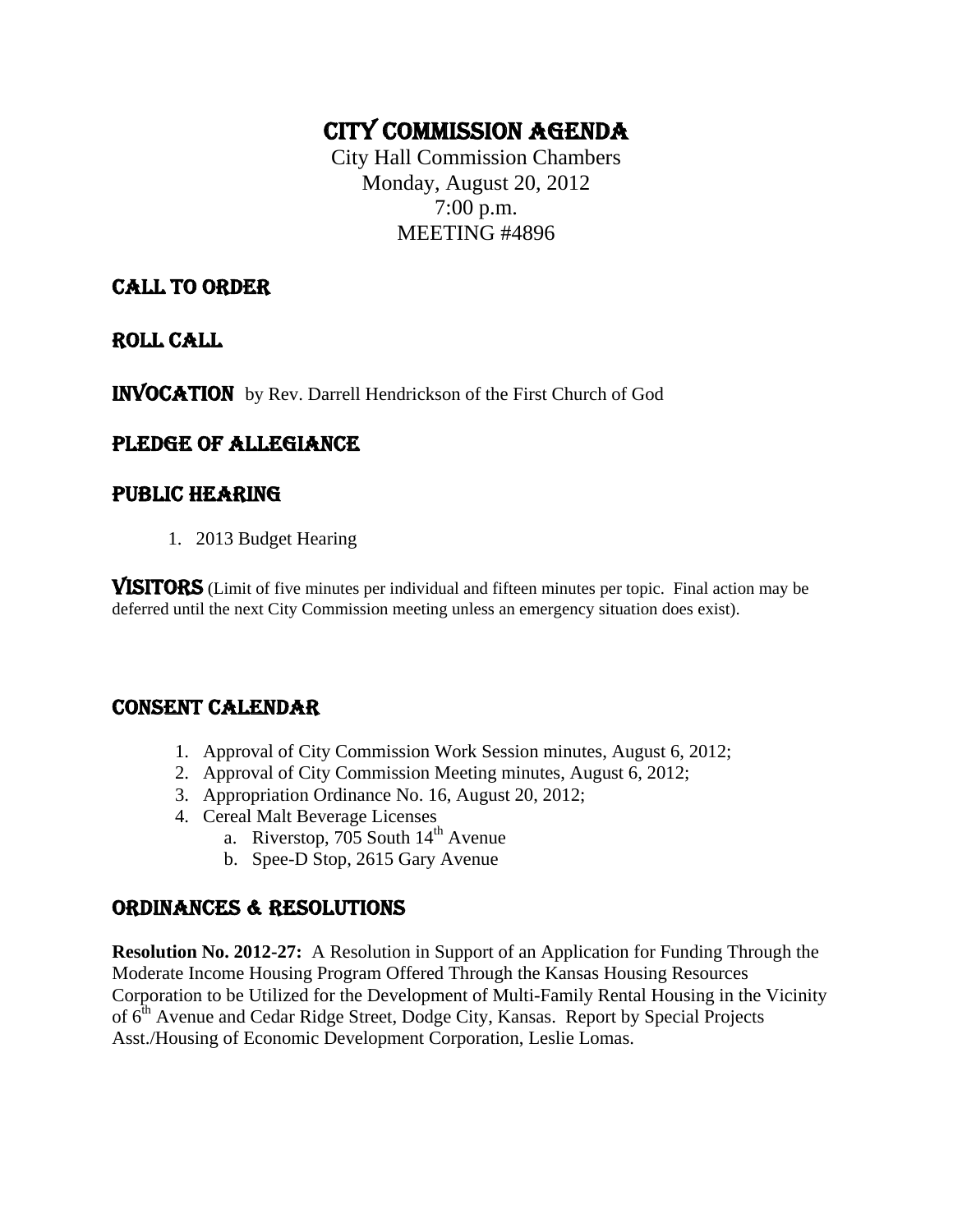**Resolution No. 2012-28:** A Resolution in Support of an Application for Funding Through the Moderate Income Housing Program Offered Through the Kansas Housing Resources Corporation to be Utilized for the Abandoned Housing Program in Dodge City, Kansas. Report by Special Projects Asst./Housing of Economic Development Corporation, Leslie Lomas.

## UNFINISHED BUSINESS

## NEW BUSINESS

- 1. Approval of 2013 Budget. Report by City Clerk/Director of Finance, Nannette Pogue.
- 2. Appointment of City Commissioner to replace Commissioner Michael Weece.
- 3. Report on All 4 Fun Usage. Report by Director of Parks & Recreation, Paul Lewis.

## EXECUTIVE SESSION

Discussion of Non-Elected Personnel

## OTHER BUSINESS

## ADJOURNMENT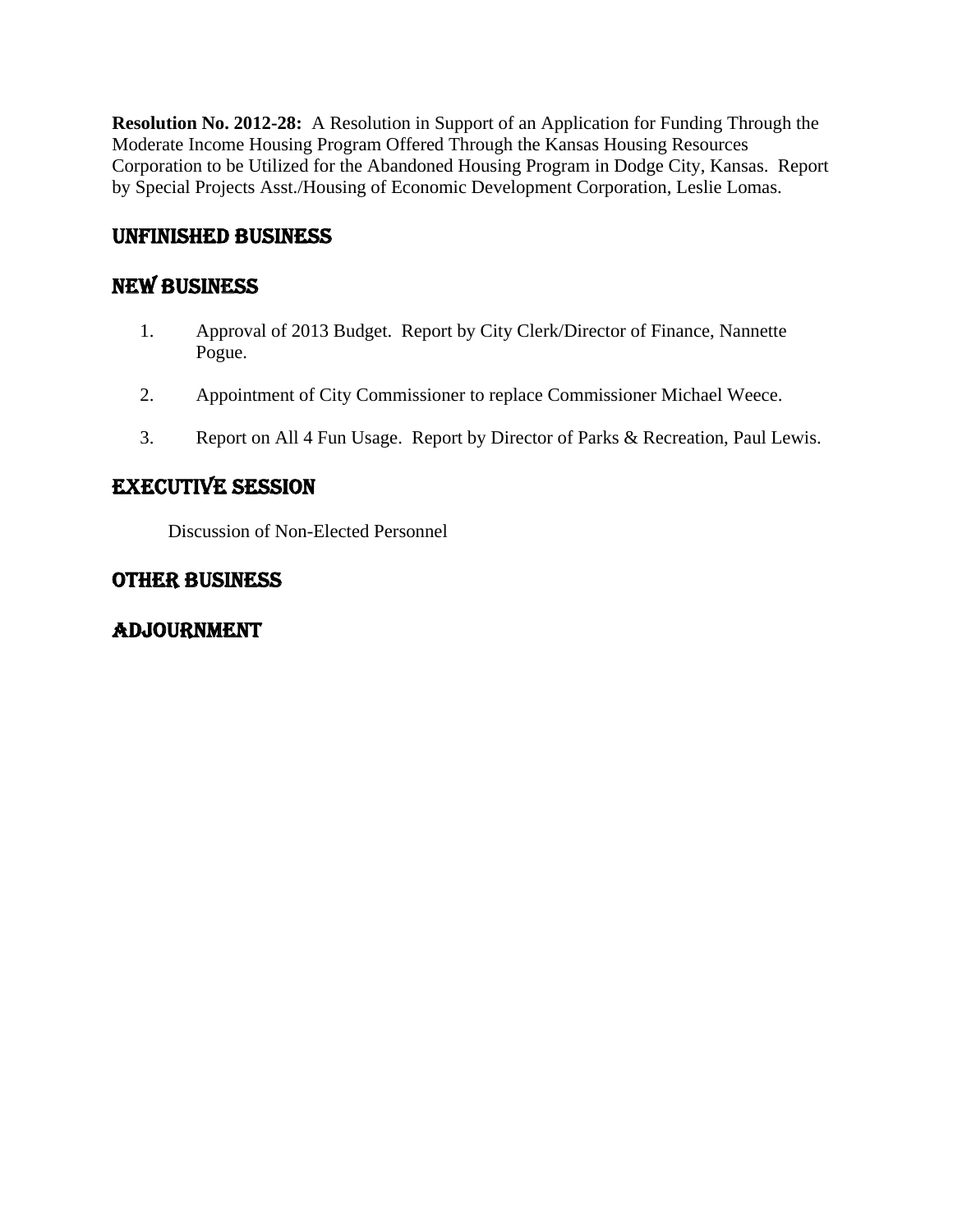## CITY COMMISSION WORK SESSION MINUTES

City Hall Commission Chambers Monday, August 6, 2012 6:00 p.m. MEETING #4893

ROLL CALL: Mayor Rick Sowers, Commissioners Michael Weece, and Kent Smoll were present. Commissioners Brian Delzeit and Jim Sherer were absent.

#### WORK SESSION

- 1. Expansion of Recycling Services was presented by Assistant Superintendent of Public Works, Corey Keller.
- 2. 2013 Budget was presented by City Clerk/Director of Finance, Nannette Pogue, along with discussion of the same.

 $\frac{1}{2}$  , and the contract of the contract of the contract of the contract of the contract of the contract of the contract of the contract of the contract of the contract of the contract of the contract of the contract

Rick Sowers, Mayor

ATTEST:

Nannette Pogue, City Clerk

\_\_\_\_\_\_\_\_\_\_\_\_\_\_\_\_\_\_\_\_\_\_\_\_\_\_\_\_\_\_\_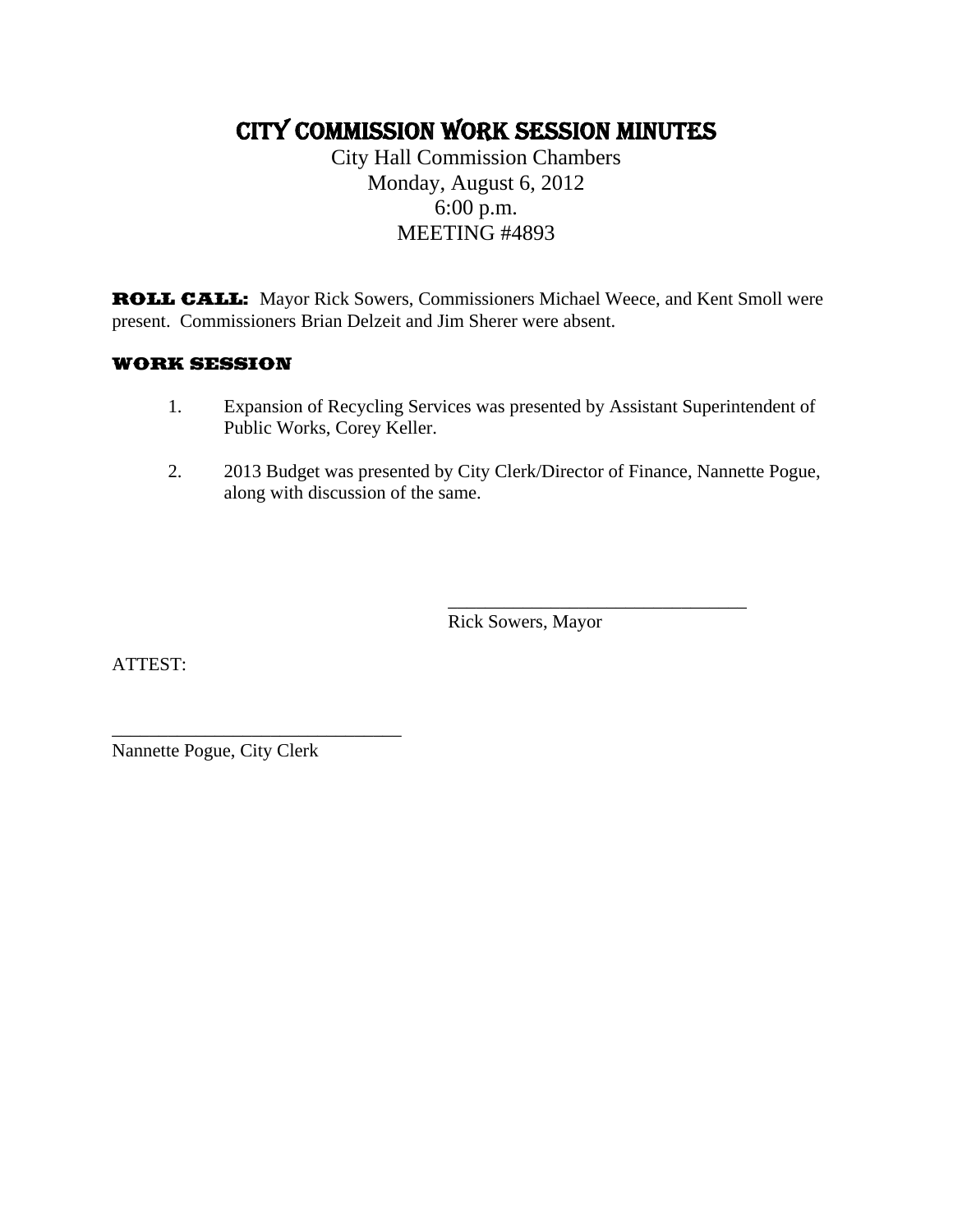## CITY COMMISSION MINUTES

City Hall Commission Chambers Monday, August 6, 2012 7:00 p.m. MEETING #4894

#### CALL TO ORDER

ROLL CALL: Mayor Rick Sowers, Commissioners Kent Smoll, Michael Weece, and Brian Delzeit were present. Commissioner Jim Sherer was absent.

**INVOCATION:** by Rev. Virgil Winkler of the Ford County Jail Ministry

#### PLEDGE OF ALLEGIANCE

#### CONSENT CALENDAR

- 1. Approval of City Commission Meeting minutes, July 16, 2012;
- 2. Appropriation Ordinance No. 15, August 6, 2012;
- 3. Cereal Malt Beverage Licenses
	- a. Love's Travel Stop #58, 1108 W. Wyatt Earp
	- b. Lucky Stop, 510 E. Wyatt Earp
- 4. Approval of Motion to Temporarily Allow Consumption of Alcoholic Beverages at Eisenhower Park

Commissioner Michael Weece moved to approve the Consent Calendar as presented, seconded by Commissioner Kent Smoll. The motion carried 4-0.

#### ORDINANCES & RESOLUTIONS

**Ordinance No. 3543:** Commissioner Brian Delzeit moved to approve an Ordinance Regulating Traffic Within the Corporate Limits of the City of Dodge City, Kansas; Incorporating by Reference the "Standard Traffic Ordinance for Kansas Cities, Edition 2012" and Repealing Ordinance No. 3523. Commissioner Michael Weece seconded the motion. Motion passed 4-0.

**Ordinance No. 3544:** Commissioner Brian Delzeit moved to approve an Ordinance Regulating Public Offenses Within the Corporate Limits of the City of Dodge City, Kansas; Incorporating by Reference the "Uniform Public Offense Code for Kansas Cities, Edition 2012" and Repealing Ordinance No. 3424 and Ordinance No. 3531. Commissioner Michael Weece seconded the motion. Motion passed 4-0.

**Ordinance No. 3545:** Commissioner Kent Smoll moved to approve an Ordinance of the City of Dodge City, Kansas Amending the Official Zoning Map of the City, Changing Lot 1 & 2, Block 1 and Lot 1 & 2, Block 2, Allphin Addition No. 2 From R-S, Residential Suburban to C-2, Commercial Highway. Commissioner Michael Weece seconded the motion. Motion passed 4-0.

#### UNFINISHED BUSINESS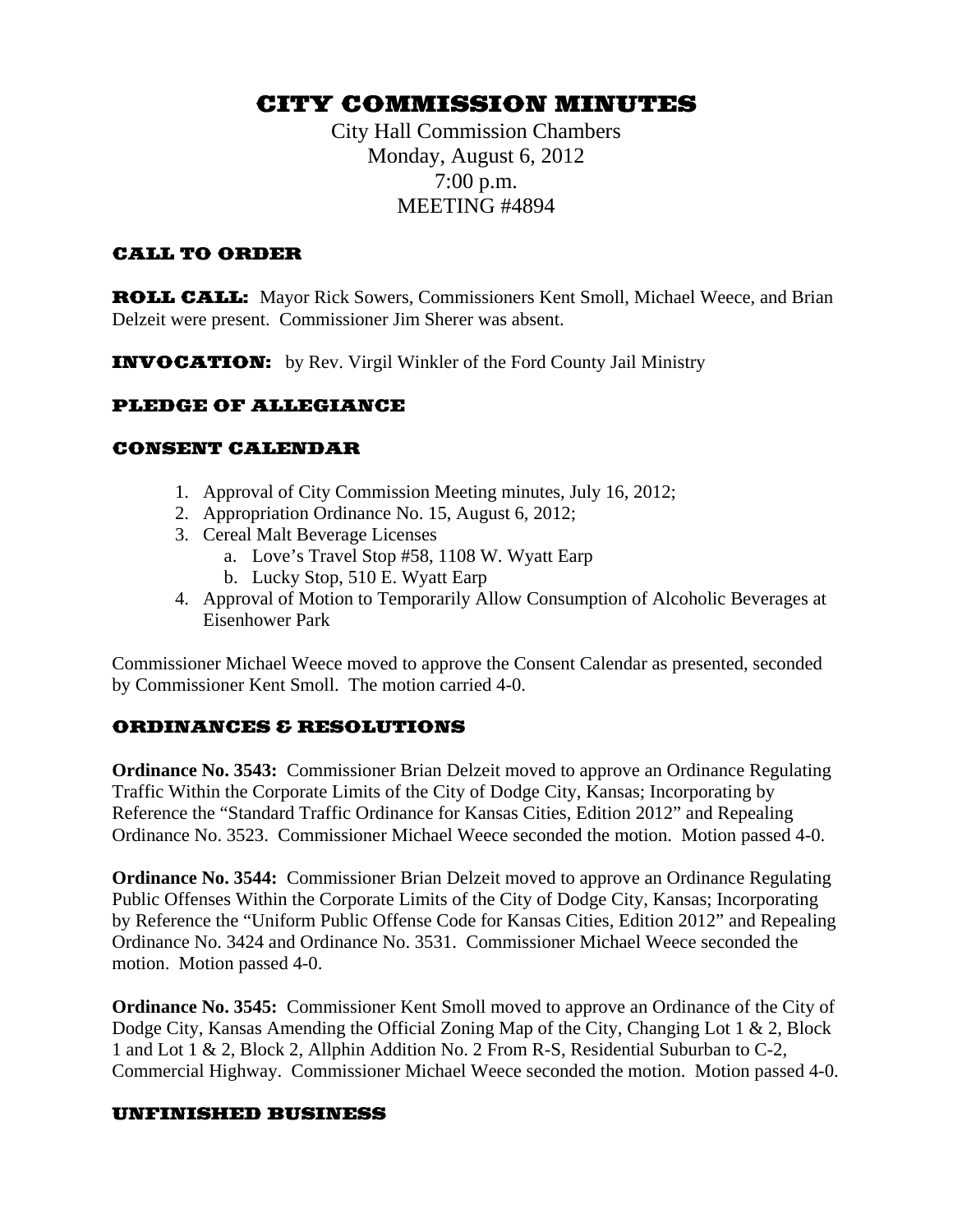#### NEW BUSINESS

- 1. Commissioner Brian Delzeit moved to approve the Bid for  $14<sup>th</sup>$  Avenue (Wyatt Earp Blvd to Spruce Street) Reconstruction from J-A-G Construction Company, in the amount of \$219,239.28. Commissioner Michael Weece seconded the motion. Motion passed 4-0.
- 2. Report given by Director of Parks & Recreation, Paul Lewis, regarding usage of the All 4 Fun facility. Discussion was held regarding the same. Vernon Bogart spoke regarding the usage. Commissioners directed Staff to get further information and report back.

#### OTHER BUSINESS

Cherise Tieben, Assistant City Manager:

- Plastic bag ban update;
- IHOP is the project at  $14<sup>th</sup>$  Avenue & Wyatt Earp;
- USDA had a slight set back;
- Looking for dates for Southwest Kansas Coalition Meeting; and
- American Idol will be in Dodge City sometime in August.

Commissioner Michael Weece:

• Commented on Volunteers and Dodge City Days.

Mayor, Rick Sower:

- Enjoyed meal with Mayor Brewer and others;
- Thanked Staff who helped with Mayors float; and
- Congratulations on a successful Dodge City Days.

Commissioner Kent Smoll:

• Congratulations to Dodge City Chamber and Dodge City Roundup for a successful Dodge City Days.

Commissioner Brian Delzeit:

• Inquired as to date for public fireworks display.

**ADJOURNMENT:** Commissioner Kent Smoll moved to adjourn the meeting; Commissioner Michael Weece seconded the motion. The motion carried 4-0.

 $\frac{1}{2}$  , and the contract of the contract of the contract of the contract of the contract of the contract of the contract of the contract of the contract of the contract of the contract of the contract of the contract

Rick Sowers, Mayor

ATTEST:

Nannette Pogue, City Clerk

\_\_\_\_\_\_\_\_\_\_\_\_\_\_\_\_\_\_\_\_\_\_\_\_\_\_\_\_\_\_\_\_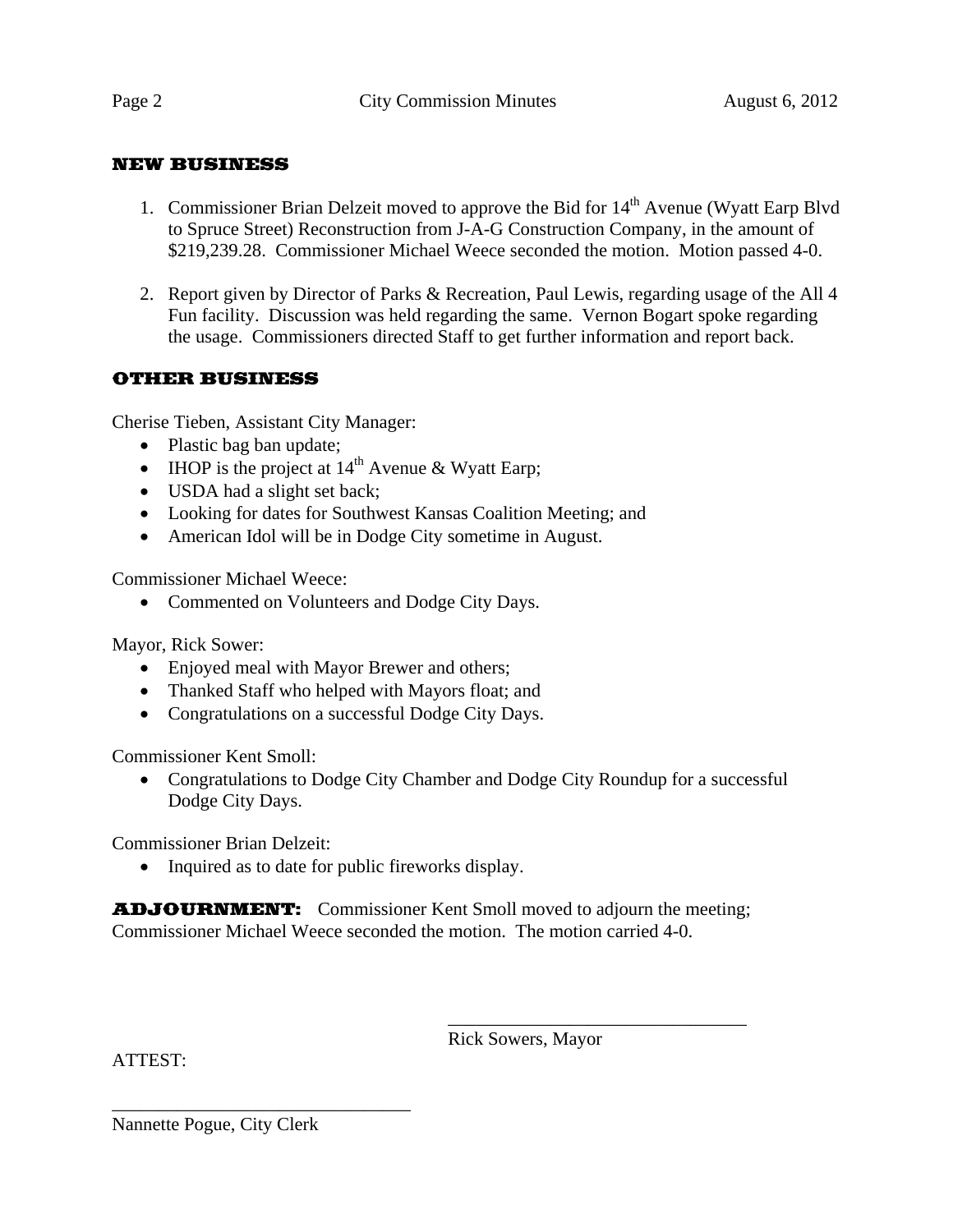PO Box 880 Dodge City, KS 67801

Phone: 620‐225‐81 00 FAX: 620-225-8144 www.dodgecity.org

# *Memorandum*

| To:          | <b>City Commissioners</b>                                                      |
|--------------|--------------------------------------------------------------------------------|
| From:        | Leslie Lomas, Special Projects Asst./Housing                                   |
|              | for Economic Development Corp.                                                 |
| Date:        | Friday, August 17, 2012                                                        |
| Subject:     | Resolution in Support of Application for<br><b>Funding Through MIH Program</b> |
| Agenda Item: | Ordinances & Resolutions                                                       |

**Recommendation:** Staff recommends the approval of Resolution No. 2012-27 which indicates the City of Dodge City's support of the Overland Property Group's application to the Kansas Housing Resources Corporation (KHRC) for funding through the Moderate Income Housing (MIH) Program.

**\_\_\_\_\_\_\_\_\_\_\_\_\_\_\_\_\_\_\_\_\_\_\_\_\_\_\_\_\_\_\_\_\_\_\_\_\_\_\_\_\_\_\_** 

**Background:** In April of 2008, the City and County received the CHAT report which provided our community with a housing needs and analysis. The report showed that our community housing needs were substantial. The report also indicated that there was a need for housing on many different income levels.

The MIH Program allows applicants to apply for loans or grants for infrastructure necessary to support housing or actual housing development of moderate income housing in rural areas.

**Justification:** Housing continues to be a constant challenge in the Dodge City/Ford County area. The approval of this Resolution will allow the developer to apply for funding through the MIH program offered through the KHRC for development of housing targeted towards moderate income units.

**Financial Considerations:** None at this time.

**Purpose/Mission:** This resolution will assist Staff in supporting a developer who is working to bring much needed housing opportunities to our community, therefore, improving the quality of life for our citizens.

**Legal Considerations:** None.

**Attachments:** Resolution No. 2012-27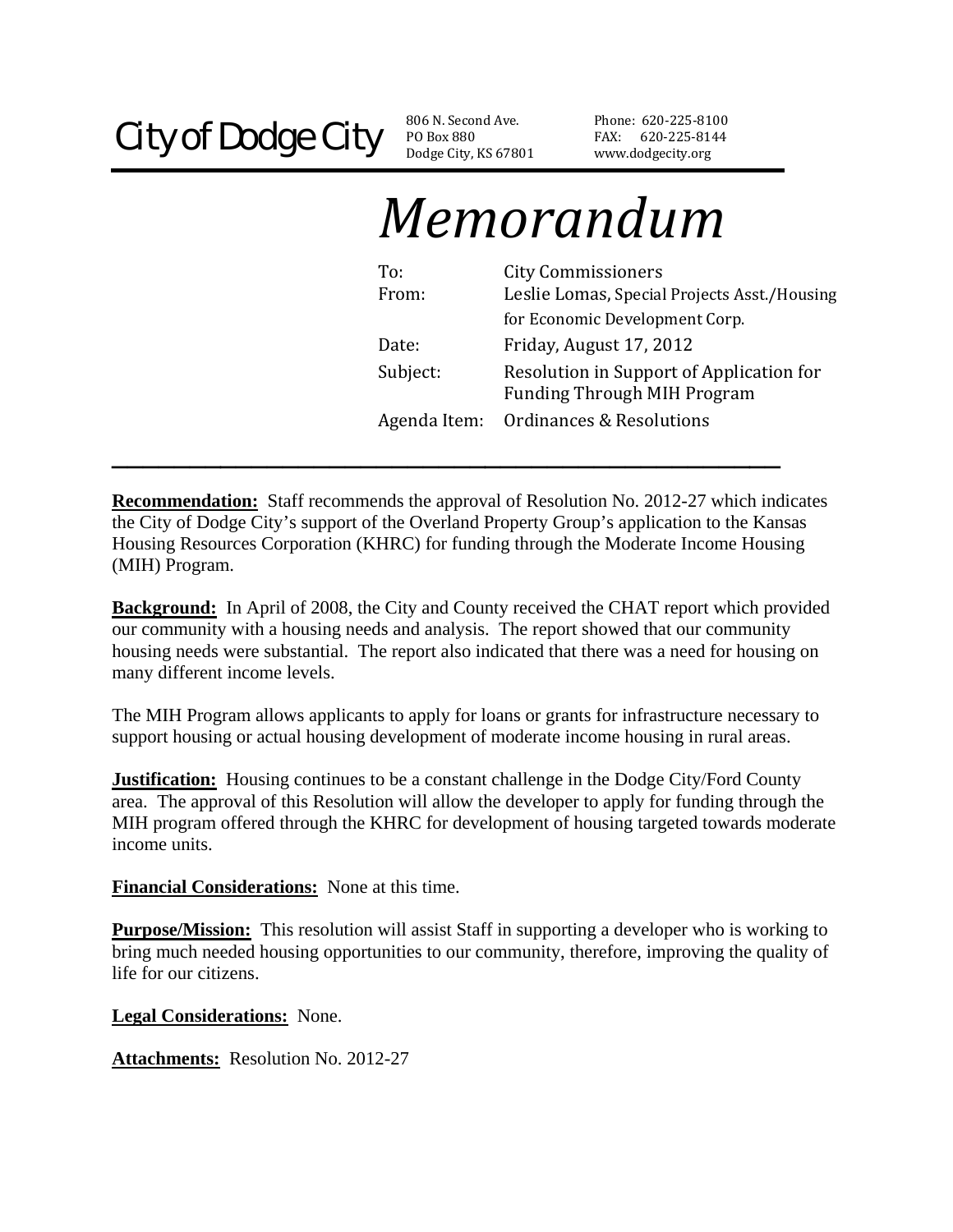#### **RESOLUTION NO. 2012-27**

#### **A RESOLUTION IN SUPPORT OF AN APPLICATION FOR FUNDING THROUGH THE MODERATE INCOME HOUSING PROGRAM OFFERED THROUGH THE KANSAS HOUSING RESOURCES CORPORATION TO BE UTILIZED FOR THE DEVELOPMENT OF MULTI-FAMILY RENTAL HOUSING IN THE VICINITY OF 6TH AVENUE AND CEDAR RIDGE STREET, DODGE CITY, KANSAS.**

**WHEREAS**, the City of Dodge City, Kansas has received a request by Overland Property Group, LLC reflecting their desire to submit a Moderate Income Housing application in partnership with the City of Dodge City, Kansas;

**WHEREAS**, the application is prepared and ready to be filed with the Kansas Housing Resources Corporation for the development of multi-family housing to be located in the vicinity of  $6<sup>th</sup>$  Avenue and Cedar Ridge Street, Dodge City, Kansas.

**WHEREAS**, this housing development will contain up to sixteen (16) total housing units;

**WHEREAS**, six (6) of the units will be targeted towards moderate income and ten (10) will be unlimited market rate units;

**WHEREAS**, the development will be new construction;

**WHEREAS**, if awarded, the grant funds would fill the gap in financing necessary to complete the project;

**WHEREAS,** the City of Dodge City, Kansas completed a CHAT Report (Community Housing Assessment) in 2008 which indicates the continued need for renter occupied housing;

**WHEREAS,** the CHAT Report also indicated the need in all ranges of renter occupied housing with pricing ranges for low, affordable and moderate market rate categories;

**NOW THEREFORE BE IT RESOLVED,** that the Governing Body of the City of Dodge City by adoption of this Resolution indicates their support, approval, coordination and partnership with Overland Property Group LLC and their application for grant funding to the Kansas Housing Resources Corporation through the Kansas Moderate Income Housing Program for the aforesaid housing project in the amount of four hundred thousand dollars (\$400,000.00).

**ADOPTED BY THE GOVERNING BODY AND APPROVED BY THE MAYOR,** this day of the  $20^{th}$  of August, 2012.

 $\overline{\phantom{a}}$  , and the contract of the contract of the contract of the contract of the contract of the contract of the contract of the contract of the contract of the contract of the contract of the contract of the contrac

City of Dodge City, KS

ATTEST: Rick Sowers, Mayor

Nannette Pogue, City Clerk

\_\_\_\_\_\_\_\_\_\_\_\_\_\_\_\_\_\_\_\_\_\_\_\_\_\_\_\_\_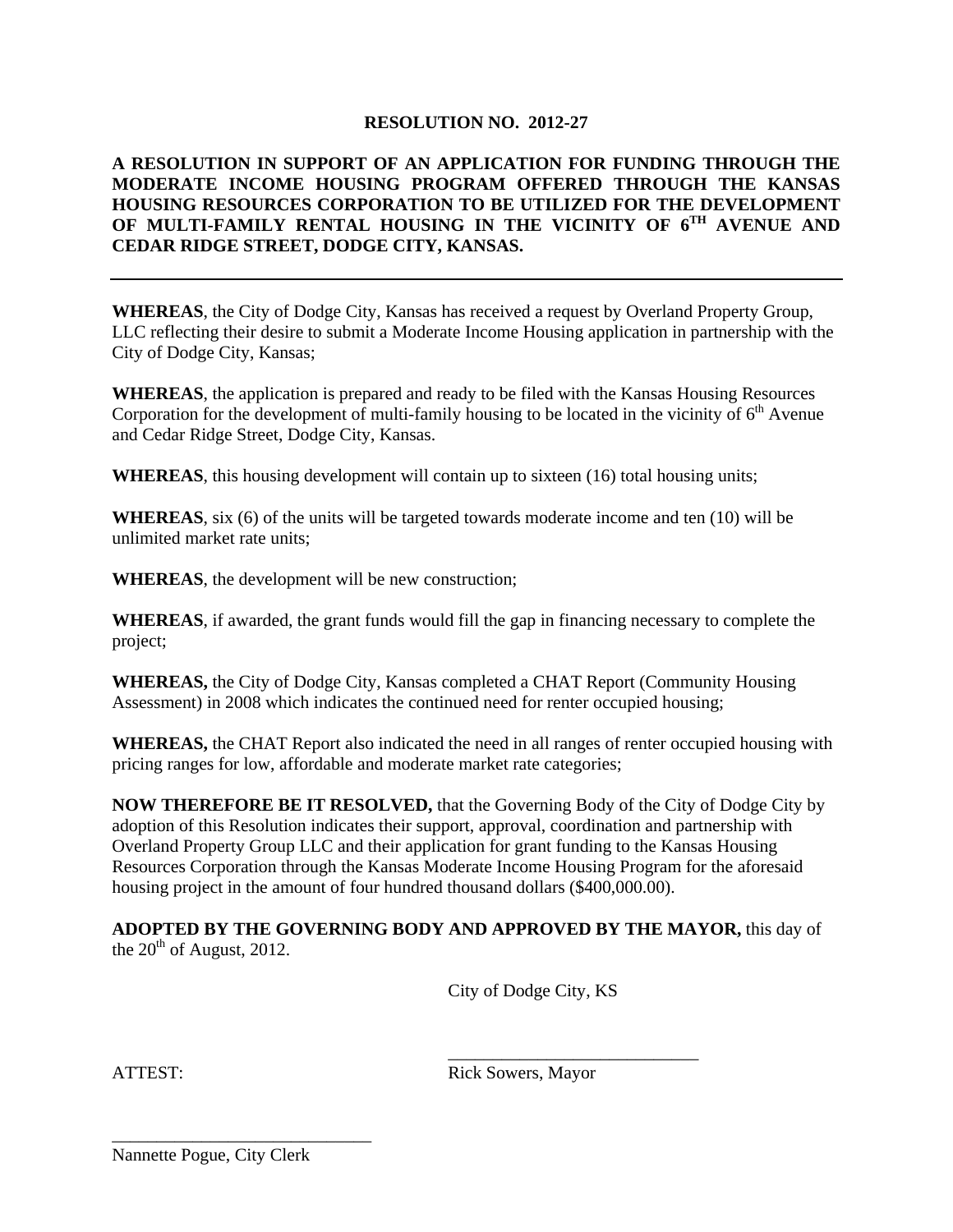PO Box 880 Dodge City, KS 67801

Phone: 620‐225‐81 00 FAX: 620-225-8144 www.dodgecity.org

# *Memorandum*

| To:          | <b>City Commissioners</b>                    |
|--------------|----------------------------------------------|
| From:        | Leslie Lomas, Special Projects Asst./Housing |
|              | for Economic Development Corp.               |
| Date:        | Friday, August 17, 2012                      |
| Subject:     | Resolution in Support of Application for     |
|              | <b>Funding Through MIH Program</b>           |
| Agenda Item: | Ordinances & Resolutions                     |

**Recommendation:** Staff recommends the approval of Resolution No. 2012-28 which indicates the City of Dodge City's support of the Interfaith Housing Services' application to the Kansas Housing Resources Corporation (KHRC) for funding through the Moderate Income Housing (MIH) Program.

**\_\_\_\_\_\_\_\_\_\_\_\_\_\_\_\_\_\_\_\_\_\_\_\_\_\_\_\_\_\_\_\_\_\_\_\_\_\_\_\_\_\_\_** 

**Background:** In April of 2008, the City and County received the CHAT report which provided our community with a housing needs and analysis. The report showed that our community housing needs were substantial. The report also indicated that there was a need for housing on many different income levels.

The MIH Program allows applicants to apply for loans or grants for infrastructure necessary to support housing or actual housing development of moderate income housing in rural areas.

**Justification:** Housing continues to be a constant challenge in the Dodge City/Ford County area. The approval of this Resolution will allow the developer to apply for funding through the MIH program offered through the KHRC for development of housing targeted towards moderate income units.

**Financial Considerations:** None at this time.

**Purpose/Mission:** This resolution will assist Staff in supporting a developer who is working to bring much needed housing opportunities to our community, therefore, improving the quality of life for our citizens.

**Legal Considerations:** None.

**Attachments:** Resolution No. 2012-28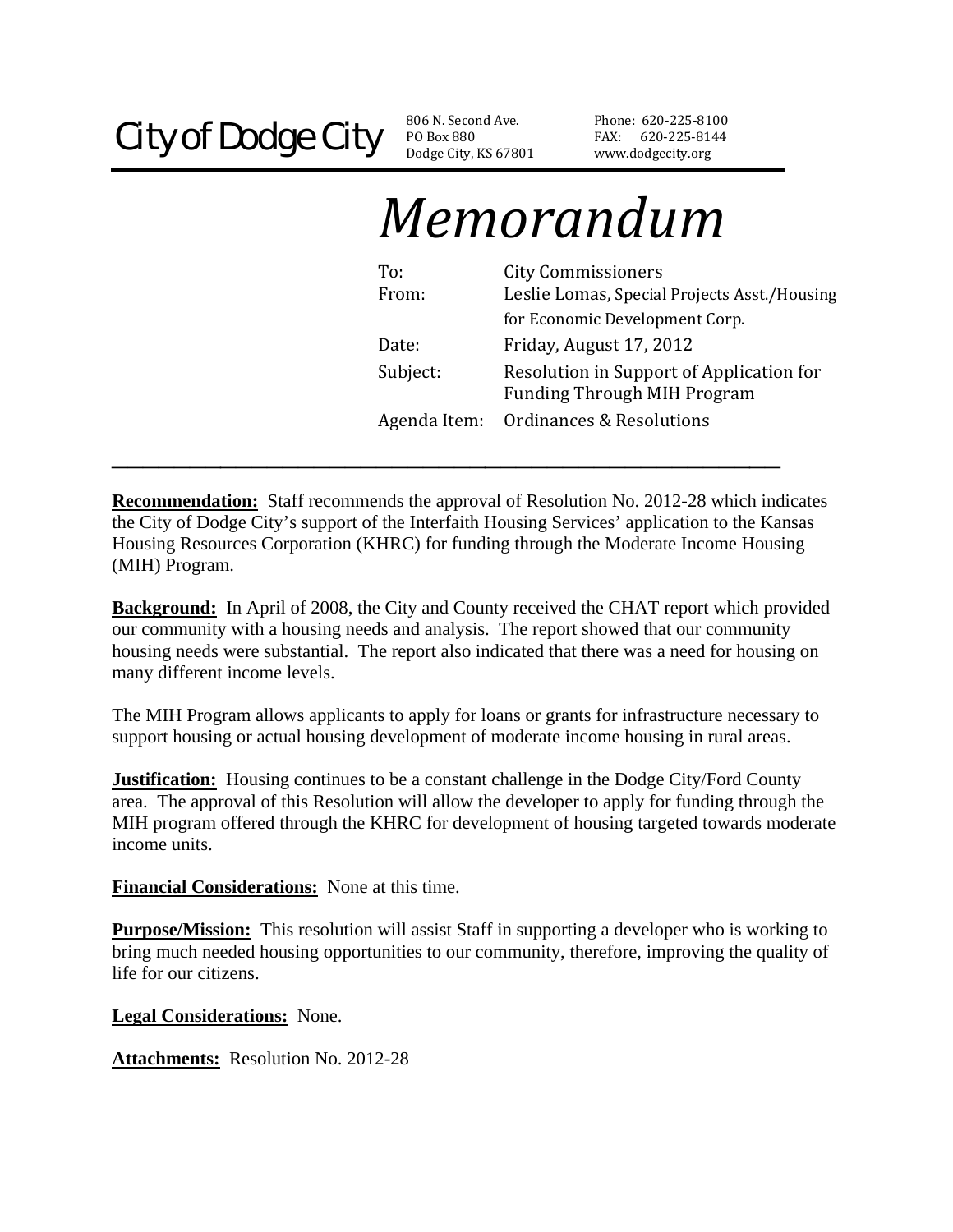#### **RESOLUTION NO. 2012-28**

#### **A RESOLUTION IN SUPPORT OF AN APPLICATION FOR FUNDING THROUGH THE MODERATE INCOME HOUSING PROGRAM OFFERED THROUGH THE KANSAS HOUSING RESOURCES CORPORATION TO BE UTILIZED FOR THE ABANDONED HOUSING PROGRAM IN DODGE CITY, KANSAS.**

**WHEREAS**, the City of Dodge City, Kansas has received a request by Interfaith Housing Services reflecting their desire to submit a Moderate Income Housing application in partnership with the City of Dodge City, Kansas;

**WHEREAS**, the application is prepared and ready to be filed with the Kansas Housing Resources Corporation for the Abandoned Housing Program Interfaith Housing Services is developing in partnership with the City of Dodge City and Dodge City Community College in Dodge City, Kansas.

**WHEREAS**, if awarded, the grant funds would be used to match the funds of \$50,000 the City of Dodge City has already budgeted in 2013, which effectively doubles the fund amount in order to complete the project;

**WHEREAS,** the City of Dodge City, Kansas completed a CHAT Report (Community Housing Assessment) in 2008 which indicates the continued need for owner and renter occupied housing;

**WHEREAS,** the CHAT Report also indicated the need in all ranges of renter occupied housing with pricing ranges for low, affordable and moderate market rate categories;

**NOW THEREFORE BE IT RESOLVED,** that the Governing Body of the City of Dodge City by adoption of this Resolution indicates their support, approval, coordination and partnership with Interfaith Housing Services and their application for grant funding to the Kansas Housing Resources Corporation through the Kansas Moderate Income Housing Program for the aforesaid housing project in the amount of one hundred thousand dollars (\$100,000.00).

**ADOPTED BY THE GOVERNING BODY AND APPROVED BY THE MAYOR,** this day of the  $20^{th}$  of August, 2012.

 $\overline{\phantom{a}}$  , and the contract of the contract of the contract of the contract of the contract of the contract of the contract of the contract of the contract of the contract of the contract of the contract of the contrac

City of Dodge City, KS

ATTEST: Rick Sowers, Mayor

Nannette Pogue, City Clerk

\_\_\_\_\_\_\_\_\_\_\_\_\_\_\_\_\_\_\_\_\_\_\_\_\_\_\_\_\_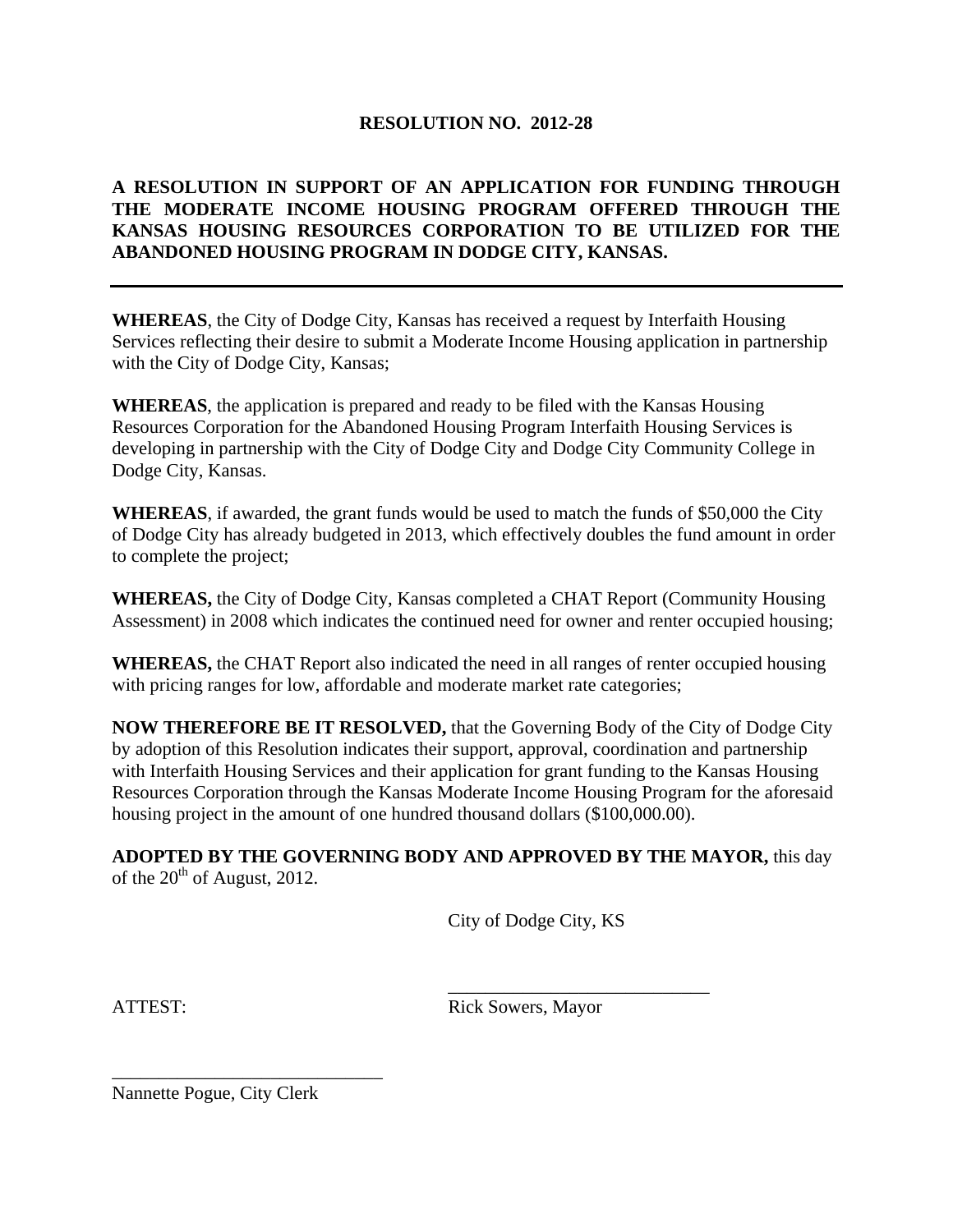## **City of Dodge City**

806 N. Second Ave. 67801 City of Dodge City

Phone: 620‐225‐81 00 FAX: 620-225-8144 www.dodgecity.org

#### *Memorandum*

| To:      | Ken Strobel, City Manager              |
|----------|----------------------------------------|
|          | Cherise Tieben, Assistant City Manager |
| From:    | Nannette Pogue                         |
| Date     | August 16, 2012                        |
| Subject: | Approval of 2013 Budget                |
|          |                                        |

*Agenda Item New Business* 

**Recommendation:** I recommend the approval of the 2013 Proposed Budget.

**Background:** The budget was presented to the City Commission on August 6. The publication was published in the Dodge City Daily Globe on August 10. The publication set the maximum expenditure and mill levy amounts for each fund of the City of Dodge City. The publication stated the public hearing will be held on August  $20<sup>th</sup>$  at the regular City Commission meeting.

The original draft budget and the published budget included a mill levy of 51.657.

**Justification:** Annually, the City Commission adopts a budget for the subsequent year. The State of Kansas requires that this budget is filed with the County Clerk by August  $25<sup>th</sup>$  of each year. To accomplish this requirement, we have prepared and presented this budget for approval by the City Commission.

**Financial Considerations:** The annual expenditures set for the 2013 budget year.

**Purpose/Mission:** To fund essential operations of the City of Dodge City, provide for infrastructure investment and maintain a stabled tax levy..

**Legal Considerations:** Satisfies State requirements to adopt an annual budget

**Attachments:** Executive Summary for the 2013 budget and the budget summary that was published in the Dodge City Daily Globe.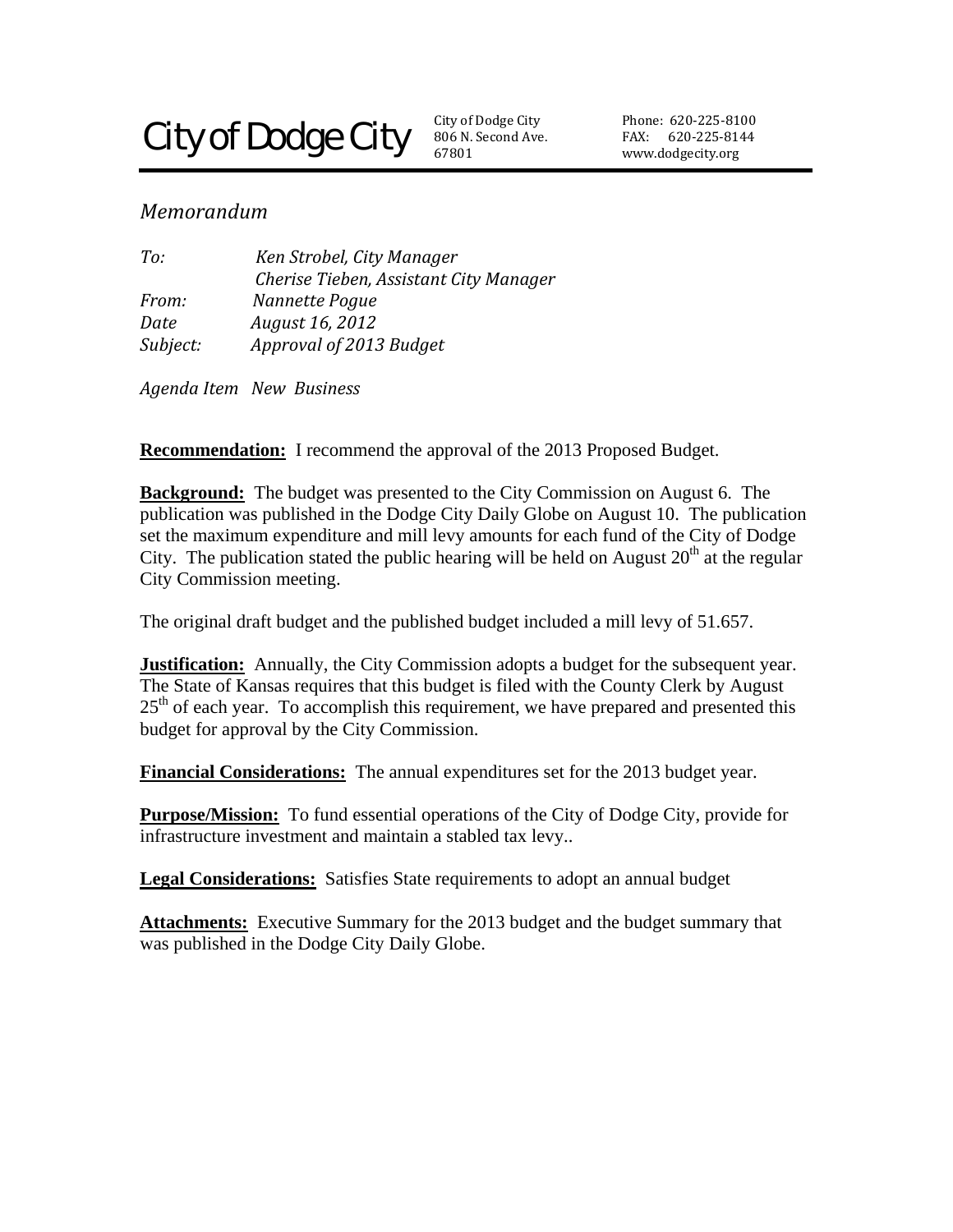## EXECUTIVE SUMMARY 2013 Budget City of Dodge City

Submitted for the Governing Body's consideration and discussion is the proposed 2013 operating and capital budget for the City of Dodge City for the fiscal year beginning January 1, 2013. The budget proposal represents the ongoing commitment to manage the delicate balance between funding essential operations, providing for infrastructure investment, and maintaining a stable tax levy.

The proposed budget was developed with three primary objectives.

1). Continuation of our commitment to maintaining and improving our service delivery, through an emphasis on the importance of human resources.

2). Continuing our efforts to fund a Capital Improvement Program, and infrastructure programs in order to insure sound and viable City infrastructure, public works facilities, and overall service delivery capability.

3). Commit the resources needed to provide essential services for a growing community, as well as continue to provide programs and facilities that enhance quality of life for residents.

#### **Budget Assumptions**

During the budget preparation process we have made revenue forecasts based on national, state, and local economic trends, and state budget laws. Community needs, departmental program history, and general direction from the governing body were key factors used in projecting program costs for 2013. The budget as presented does not provide any increased services. It represents the same programming in the general fund as it did in 2012, with the exception of adjustments made for the Recreation Program which is expected to be turned over to the YMCA on January 1, 2013. Salary increases are also included.

Some assumptions used to develop this budget include:

1). The proposed budget requires a mill levy of 51.657 mills, which is a .677 mill levy increase over the 2012 mill levy of 50.980

2). Assessed Valuation of \$135,631,100. This is a 4.49% increase from 2012. In 2012, the increase was .41% over 2011. The impact of the machinery and equipment abatement for industry as a result of State of Kansas changes in taxation law, has slowed. Dodge City has seen some residential growth, mostly in the Rural Housing Incentive Districts. The assessed valuation increases are probably due to the commercial annexations and we anticipated additional commercial growth in the near future.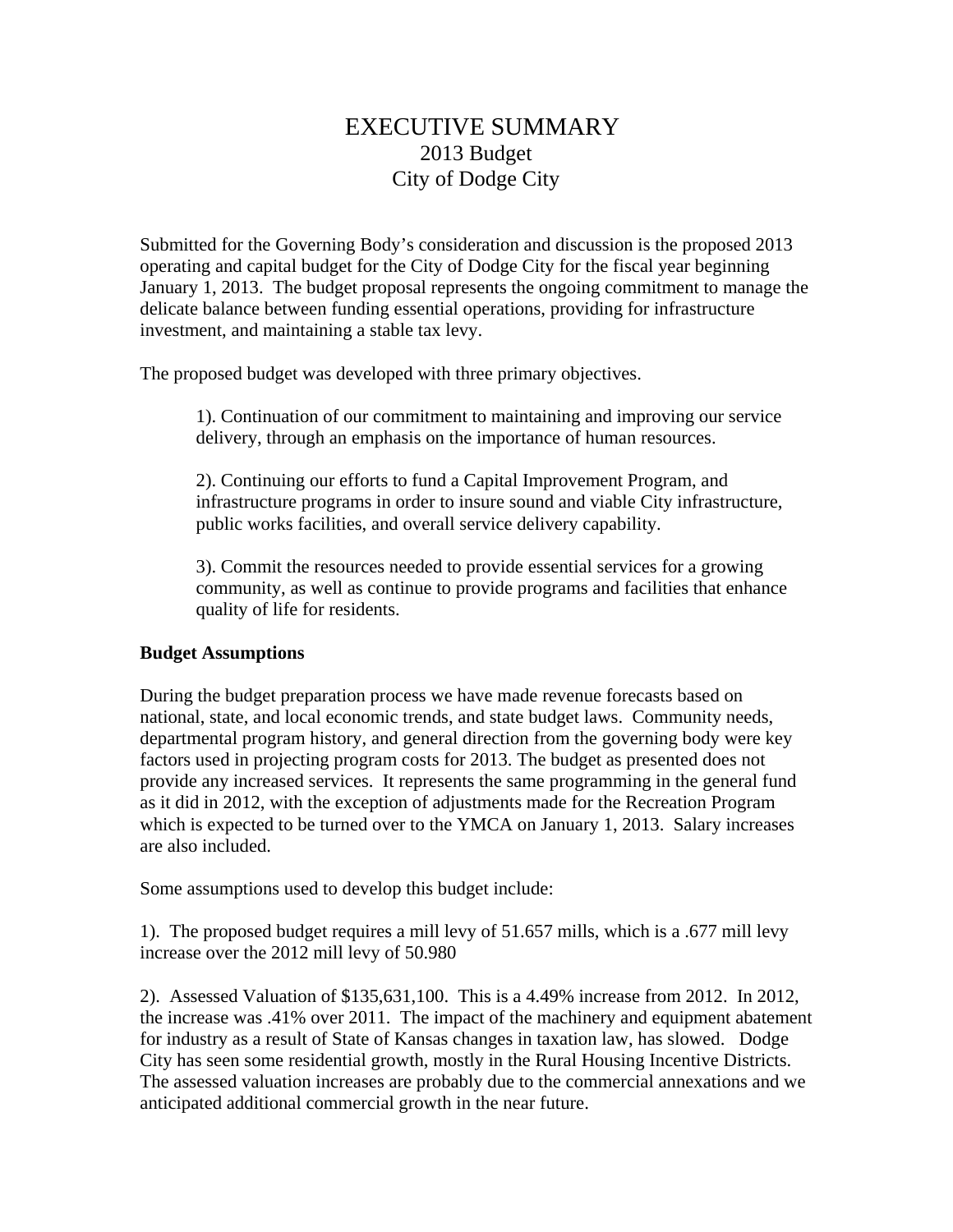- 3). Delinquent ad valorem tax at a rate of 5%
- 4). Salary increase of 2.5% (1% in January and 1.5% in July)
- 5). Continue to restore funding for the Capital Improvement Program

6). Approximately 50% of equipment and vehicle depreciation in the general fund for funding the Municipal Equipment Replacement Program.

- 7). No increase in Health Insurance premiums for 2013.
- 8). Continued loss of demand transfer funds from the State of Kansas.
- 9) Interest income on idle funds continues to be non existent
- 10) The YMCA will assume the recreation programs for the City of Dodge City as of January 1, 2013. The programming revenue and expense for the recreation programs, Sheridan Activity Center, and the swimming pool were all deleted. The City will continue to fund the full time employee's salaries and the first year, YMCA will reimburse 25% of those expenses. This resulted in a reduction of expenses in the general fund.

#### **Property Tax Funds**

The Funds reflected in this budget which are supported by property tax assessment include the General Fund, Special Liability Fund, Library and Library Employee Benefit Funds, Bond & Interest Fund and Capital Improvement Fund. All other funds are supported by Special Revenue or User Fees.

This budget is presented by fund, with the revenue being listed first and the expenditures listed next and summarized by category. Reports are available that lists all the line items included in each fund as well as detail of most of the line items. A section has also been added that shows a description of each department along with the staffing levels and historical funding levels.

#### **Revenue Projections**

The sales tax revenue projection in 2013 is \$4,500,000 in the general fund. The same amount is projected as sales tax revenue in the Sales Tax Fund. This is a 3% increase over 2011 actual. To date, 2012 sales tax receipts are 5% ahead of the same time period in 2011. This revenue source continues to be strong. Sales tax is one of the nonproperty tax funding sources that is of great importance to the City as it represents approximately 30% of the total revenue stream for the General Fund budget.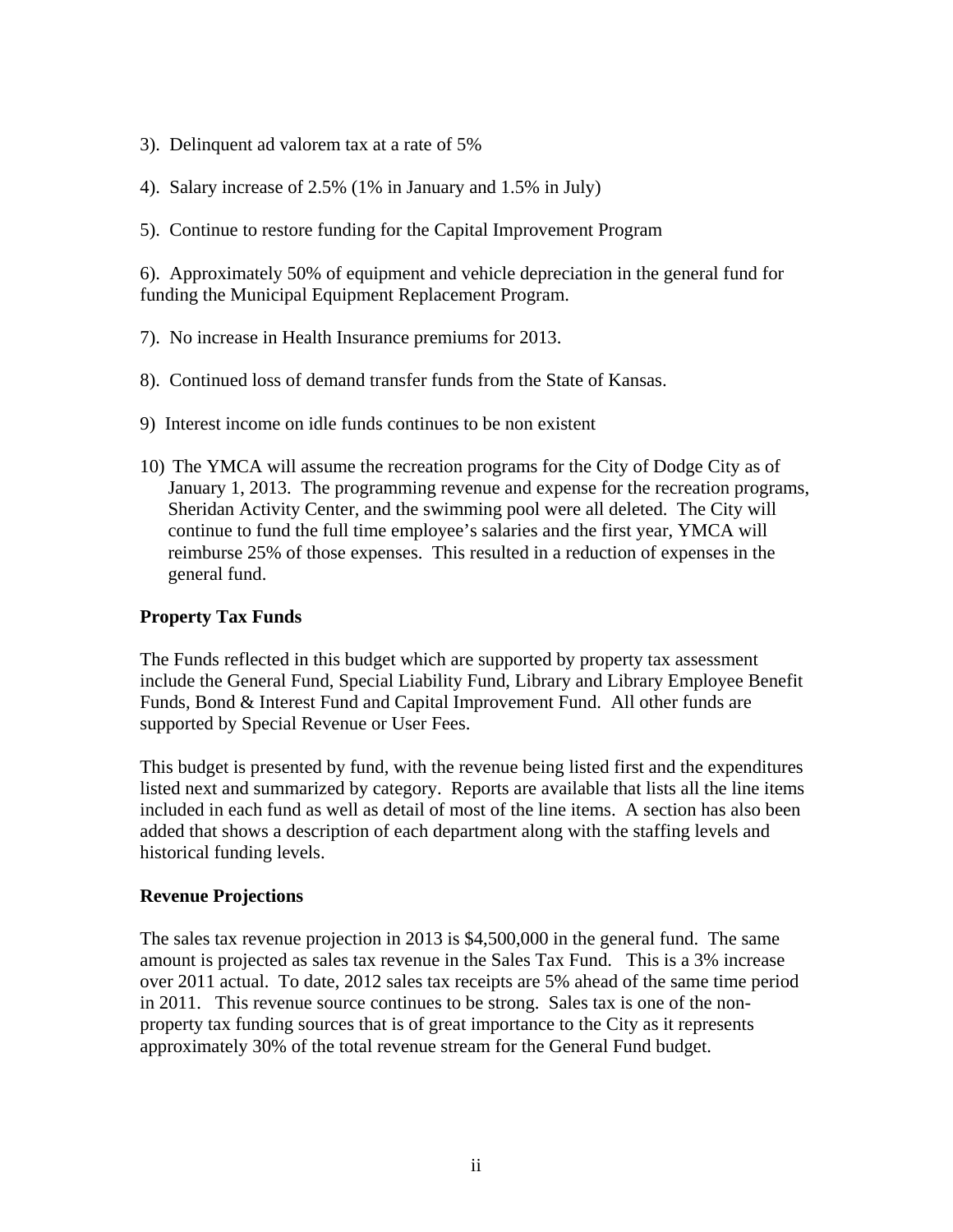Interest income is not a major source of income as it has been in the past. The interest rates for idle public funds are under .15%. This remains the lowest that I have ever seen it in my years of public service.

Municipal Court fine revenue had continued to grow at a steady pace, but has reached a plateau.

The following graph provides an overview of the 'General Fund Revenue Sources for the Budget Year 2011 (actual).



#### **Cash Reserves**

I have shown the Cash Reserve in the budget in the amount of 1,000,000. It is titled Transfer to Capital. This amount reflects 7.14% of the budgeted expenditures for 2012. The goal is to have  $15 - 25\%$  of the current year budgeted expenditures as cash reserve in the general fund.

#### **Capital Improvement Program, Municipal Equipment Reserve Fund and Building Fund**

Included in the 2013 Budget is the proposed Five-Year Capital Improvement Program. This will include any building projects that were previously funded by the Building Fund which is now combined with the Capital Improvement Fund. The items in this program have been prioritized by the City Department Heads. The requests recommended for 2013 total \$438,550.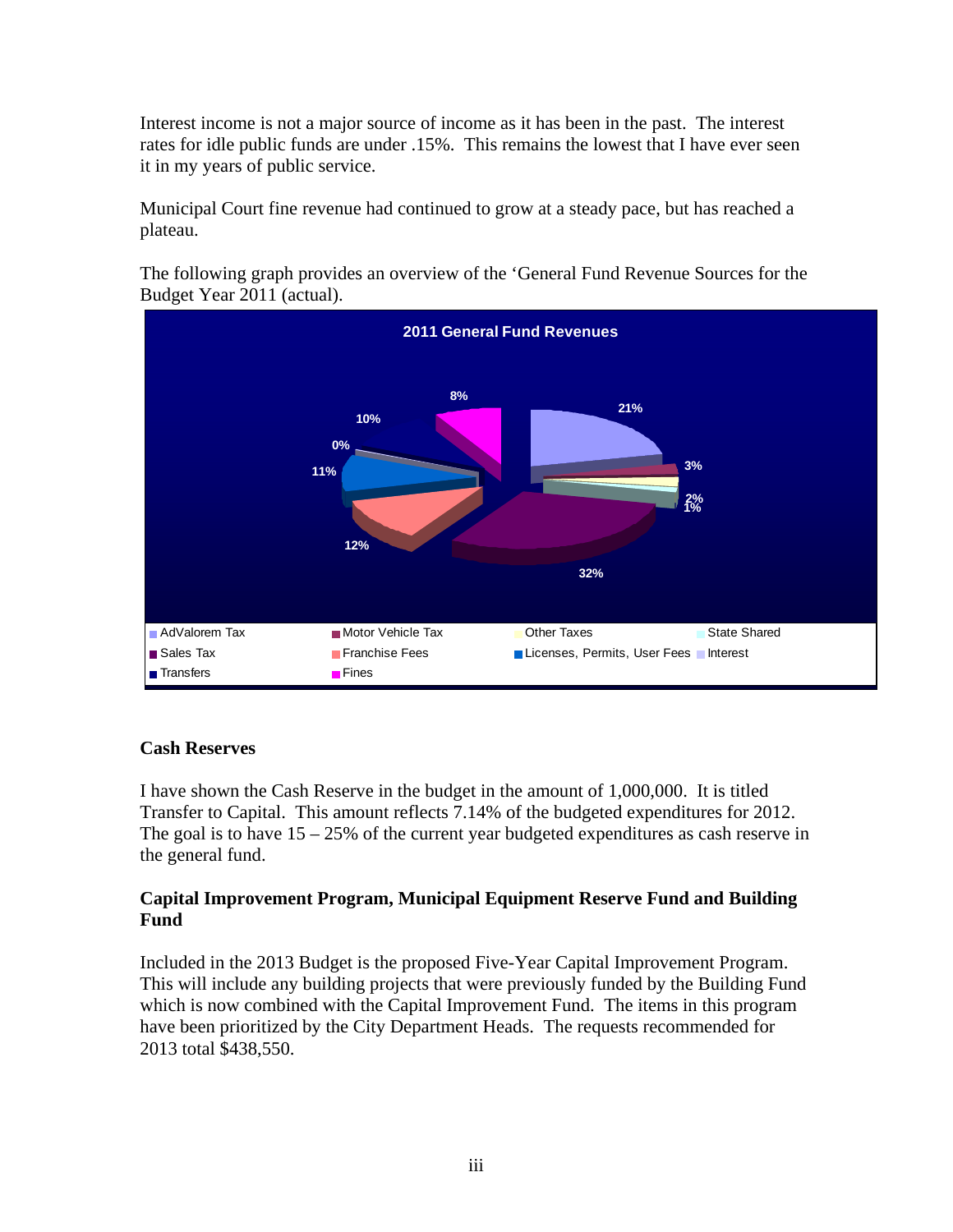The Municipal Equipment Reserve Fund is funded by the depreciation amount of the equipment (vehicles and other rolling equipment) in the general fund. This fund then supports the replacement or new equipment for departments in the general fund. The equipment in the other funds (Sales Tax Fund, Water, Sewer and Sanitation) are all listed in the Program, but funded in those individual funds. The Municipal Equipment Reserve Fund is being funded by \$208,962 depreciation in the proposed 2013 budget. This represents approximately 50% of the equipment depreciation in the general fund. There are purchases that are a high priority and mileage plus maintenance costs show that these purchases need to be made in 2013. Currently the fund has approximately \$706,000 in it. It is budgeted to spend approximately \$466,150 in 2012 and proposed \$578,230 in 2013. A fire truck is on the list for 2013. It is proposed that this be financed through a lease purchase agreement as not to deplete the fund. We continue to evaluate the equipment regarding which equipment can be shared, the replacement schedules, etc. All of the department heads agree that it is important to continue funding the capital equipment fund at some level to maintain quality equipment.

#### **Funding Considerations**

The budget as submitted includes:

1) A 2.5% salary increase (1% in January and 1.5% in July) for full time personnel. The amount shown below reflects the salary increase plus the cost of increased benefits (social security and retirement)

Increase

| General Fund                         | 133,465 |
|--------------------------------------|---------|
| Sales Tax Fund                       | 2,713   |
| Sales Tax Fund (Organizational Fund) | 947     |
| <b>Special Liability Fund</b>        | 1,115   |
| <b>Convention and Visitors Fund</b>  | 4,456   |
| <b>Special Streets Fund</b>          | 3,391   |
| Water Fund                           | 10,055  |
| Wastewater Fund                      | 3,605   |
| Sanitation Fund                      | 11,829  |
| Drainage Fund                        | 740     |
| Utilities Administration             | 5,113   |
| Vehicle Maintenance                  | 1,587   |
| Totals                               | 179,016 |

2) The health insurance was placed with Blue Cross/Blue Shield in 2010. When the health insurance was bid and placed with BC/BS, the first year increase was minimal. Currently employees have 3 options for health insurance. Two of the options are fully paid for by the City. The third option, if chosen by the employee requires an employee contribution. Our experience in 2010 and 2011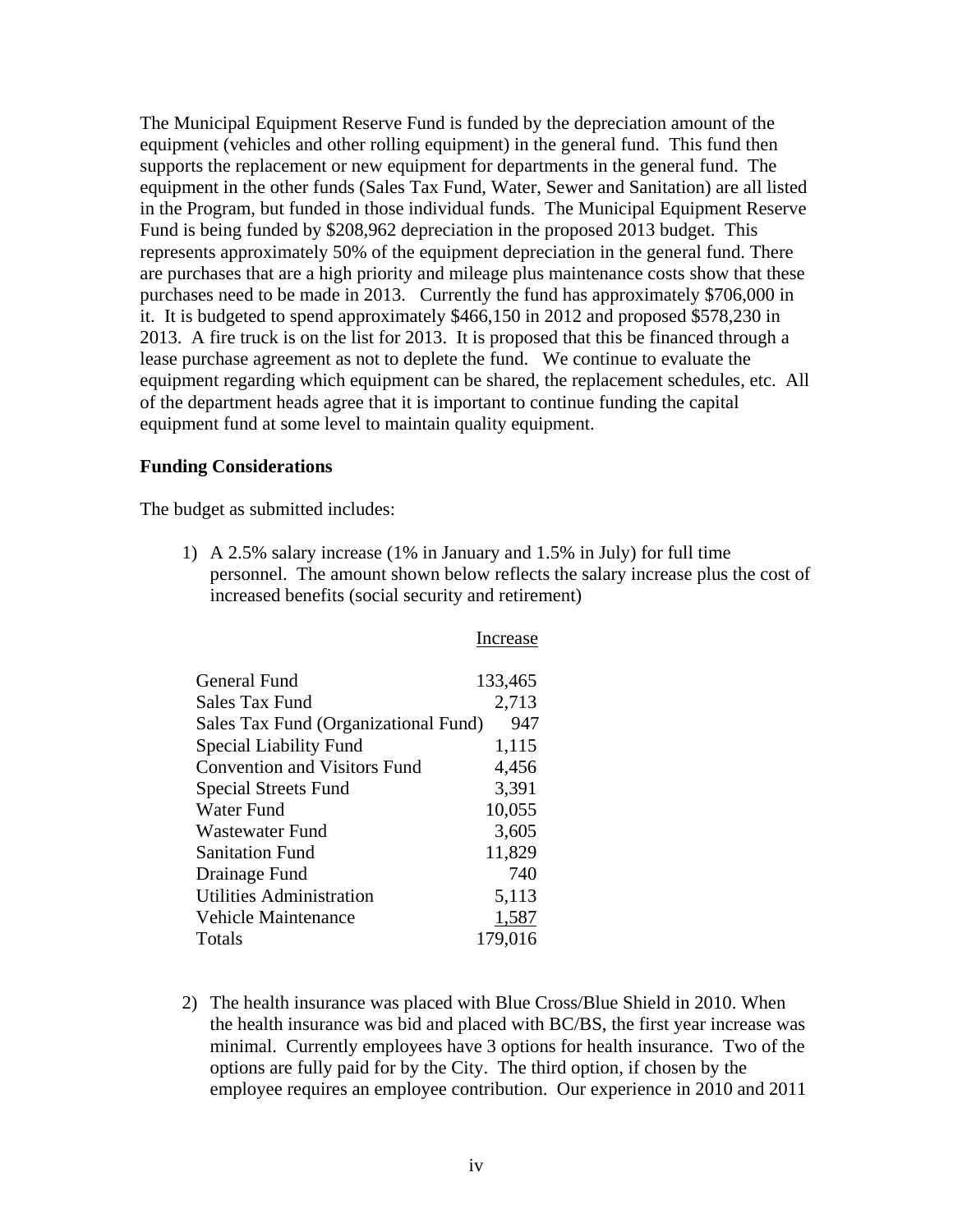was extremely good and we received a rebate. Our experience in 2012 remains good. For these reasons, it is anticipated that there will be no increase in health insurance premiums and if there is, there are adequate reserves in the Medical Insurance Fund to cover any increases.

- 3) An employee has been added in the Development Services Department, a Building Inspection/Code Enforcement officer. This additional employee is proposed because of the increased building and code enforcement activity. The Convention and Visitors Department was restructured during 2011 which resulted in an additional position. The additional position carries to 2012.
- 4) In the general fund, there were very few increases from last year. The budget was increased for utility and motor fuel because both costs have increased drastically over the last 2 years. The Public Works Department was the most notable increase in electric costs because of the street lights.
- 5) There is continued funding of the Health Savings Account and the Annual Bonus to employees.
- 6) The community promotions line item includes \$50,000. Requests to date are the Cowboy Band at \$18,500, The Alley at \$10,000, Dodge City Festivals at \$10,000, and the fireworks display at \$5,000. I expect requests from the Crisis Center and CASA as we have in the past..
- 7) All 4 Fun remains funded at a subsidy of \$30,000 (building payment).

Other considerations include:

- 1) The lottery money is estimated at approximately \$600,000 per year. The revenue is being recorded in a Growth and Development Fund to be used to support infrastructure projects. It is proposed to use \$300,000 in 2012 and \$450,000 in 2013 to fund the Bond & Interest Fund. We are also using some of this money for Star Bond Project expenses.
- 2) The construction department is included in the general fund and includes salaries, benefits and other small purchases. The department will also operate as a building maintenance department. It is anticipated to charge back some of the expenses in this fund to individual departments.
- 3) Positions remain vacant in the general fund. Expenditures that are not essential to the operation are being postponed.
- 4) The Water and Wastewater Fund was combined in 2012 to take advantage of the combined revenue and improve cash flow for operations, capital improvements and future debt payments. The debt payments for the New Water Reclamation Facility began in 2012 and are \$1,950,000 per year. Capital improvements in this fund have minimized. The revenues and expenditures will need to be watched very closely as not to create any deficit.
- 5) Capital improvements in the Sanitation Fund have been delayed as well to replenish cash in this fund.

We continue to reevaluate the 2012 budget and make every effort to reduce expenditures where we can.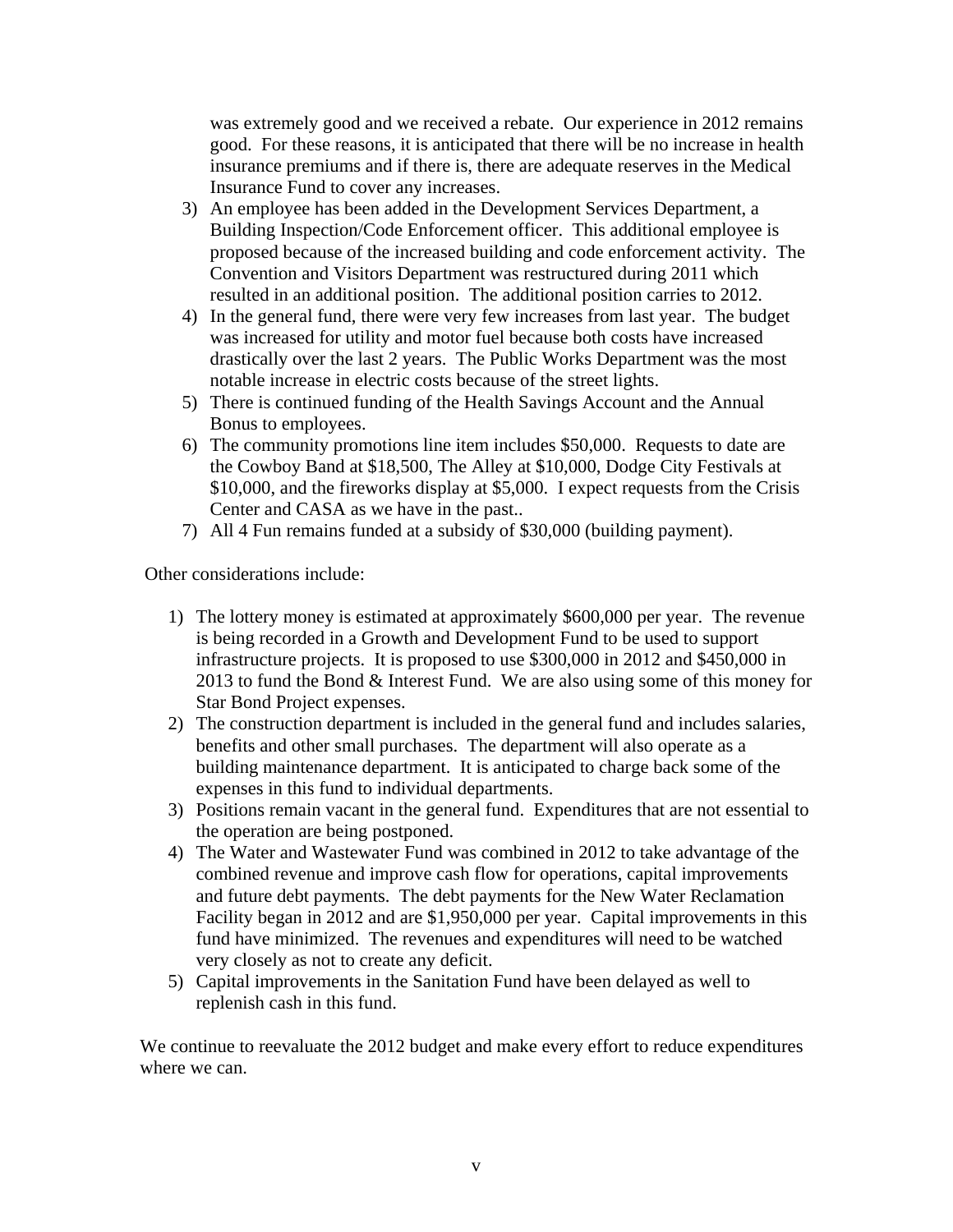#### **Street GO Bond Program**

In 2012 we financed some temporary notes that came due as well as refinanced some existing bonds. Toward the end of the year we will need to issue some additional temporary notes for Candletree 5 special assessments and possibly Commanche. Some of the major street projects that will be considered in 2013 are Comanche and Trail Street. The Engineering Department will also present some smaller street projects. I anticipate the special assessment projects will continue. For all of these projects, either General Obligation Bonds or temporary notes will need to be issued to finance these projects. The first debt payment for bonds issued in 2013 will be in 2014. In order to keep the mill levy down, \$450,000 of lottery money is proposed to fund the principal and interest payments in 2013.

#### **Library**

The Dodge City Public Library submitted a budget proposal of \$915,854 for the general Library fund and \$314,500 for the Library Employee Benefit Fund for a total of \$1,230,354. Last year's approved budget was \$1,162,480. This request is under the 6 mills for the General Library Fund. The City Commission approved a mill levy cap of 6 mills for the Library General Fund in 2009.

#### **Special Liability Fund**

This funds the City's insurance premiums. This includes liability, property, workmen's compensation, airport liability, and police liability, and some miscellaneous liability and bonds. It is anticipated that the workmen's compensation and liability premium will increase. We will not know the exact increases until later in the year, but this budget has been increased to account for any increases we may experience. An employee that had previously been budgeted in the City Manager's Department in the General Fund is being paid from this fund, as their primary emphasis will be on workmen's comp and other insurance issues.

#### **Water and Wastewater Funds**

The Water and Wastewater Funds were combined in 2012 as the Water and Wastewater Utility Fund. There are three divisions: the water division, the wastewater collection division and the wastewater treatment division.

The water division budget reflects the operating costs for the distribution of water to the customers, and some capital improvement projects.

The wastewater collection division budget reflects the operating costs for the collection of the wastewater and taking that wastewater south of town to the wastewater treatment plant or north to the new wastewater treatment facility.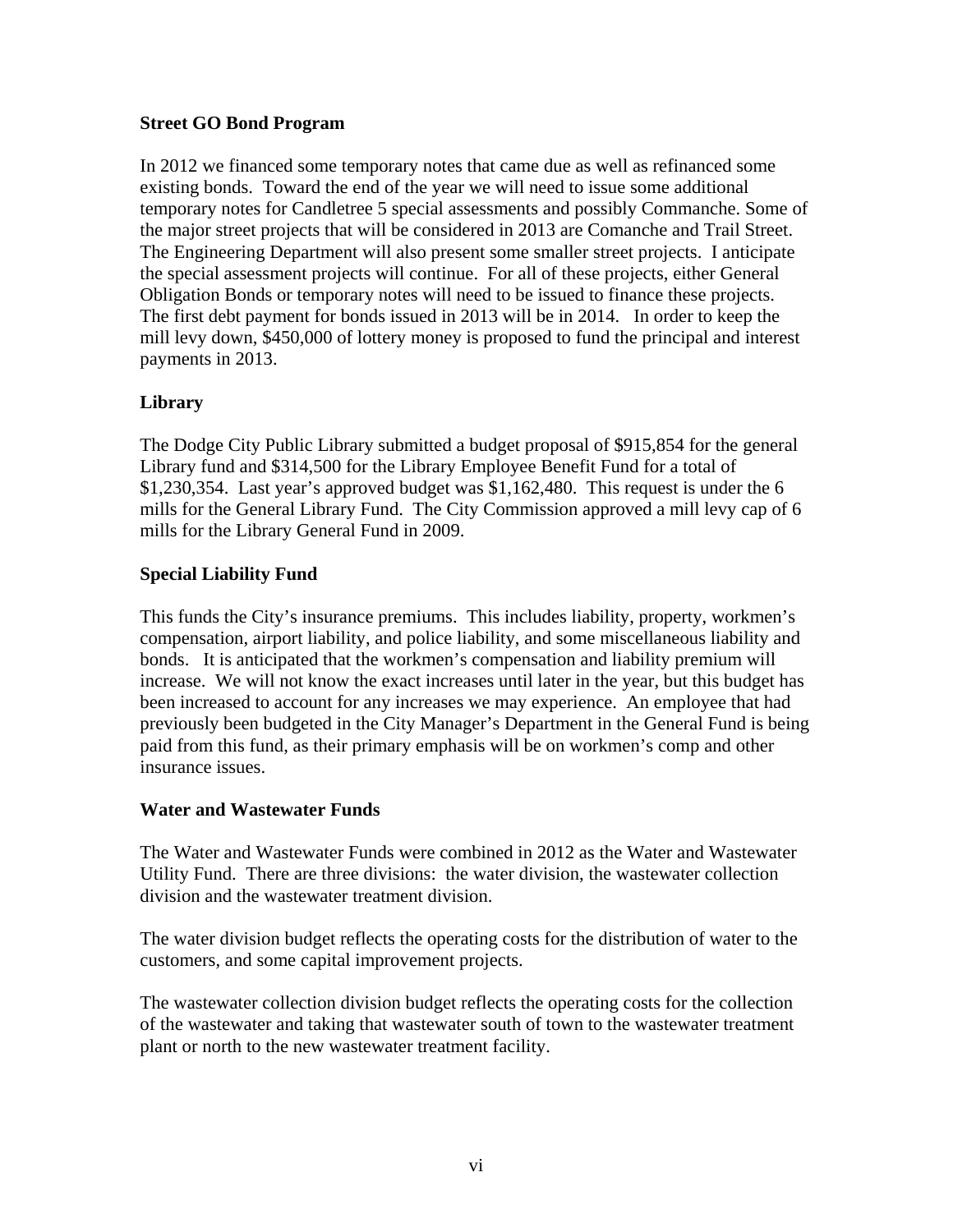The wastewater treatment division reflects the contract costs for the operation of both treatment plants. The City of Dodge City has a contract with OMI to operate both plants. This budget also includes some operation costs not included in the contract and the debt service payment for the north wastewater treatment plant.

A revenue bond was issued for the improvements to the current wastewater treatment plant that included water wells and pumps in that area. These improvements were made in partnership with National Beef because of their expansion. As a result, National Beef pays 50% of the total bond payments for this project. This revenue bond was refinanced in 2012. Two temporary note issues for purchase of water rights and development of 4 water wells were refinanced by General Obligation Bonds in 2012. A Water Loan outstanding was also refinanced. All debt payments are shown in this fund.

The transfer to the general fund is shown both in the water division and wastewater division budgets. The amount from the water division has not changed and needs to be looked at in the future.

#### **Sales Tax Fund**

The Sales Tax Fund is the "Why Not Dodge" projects that were voted on in 1997. This budget includes operating budgets for the Racetrack, Athletic Fields, administration costs, "organizational funding", United Wireless Arena and Magouirk Conference Center and Civic Center operating, and payments for the Revenue Bond issued in 2009 to fund the events center. The budget as presented is completed for the operation of the racetrack, athletic fields and administration costs. The administration budget includes the maximum 15% transfer for organizational funding, the debt payments for the special event center and the payment for the County's Expo Center that was agreed to by both Commissions. The operation of the Special Events Center and Civic Center include the same amount as 2012. The date for presentation of the Special Events Center budget by VenuWorks is not clarified in the management agreement, but October 15 has been talked about. This budget will need to be considered and approved by the CFAB and approved by the City and County Commissions.

#### **Development and Growth Fund**

This is the fund that the expanded lottery tax is being deposited into. The City Commission agreed that these monies be used to fund infrastructure. There is a transfer being made into the Bond and Interest Fund to make bond payments. At this time, all outstanding general obligation bonds have been issued for street and other infrastructure improvements. Also, costs associated with the Star Bond Project are being paid from this fund.

#### **Special Revenue Funds**

There are several other funds listed that are not mentioned in this summary. As previously stated, all of the funds are shown separately and each revenue and expenditure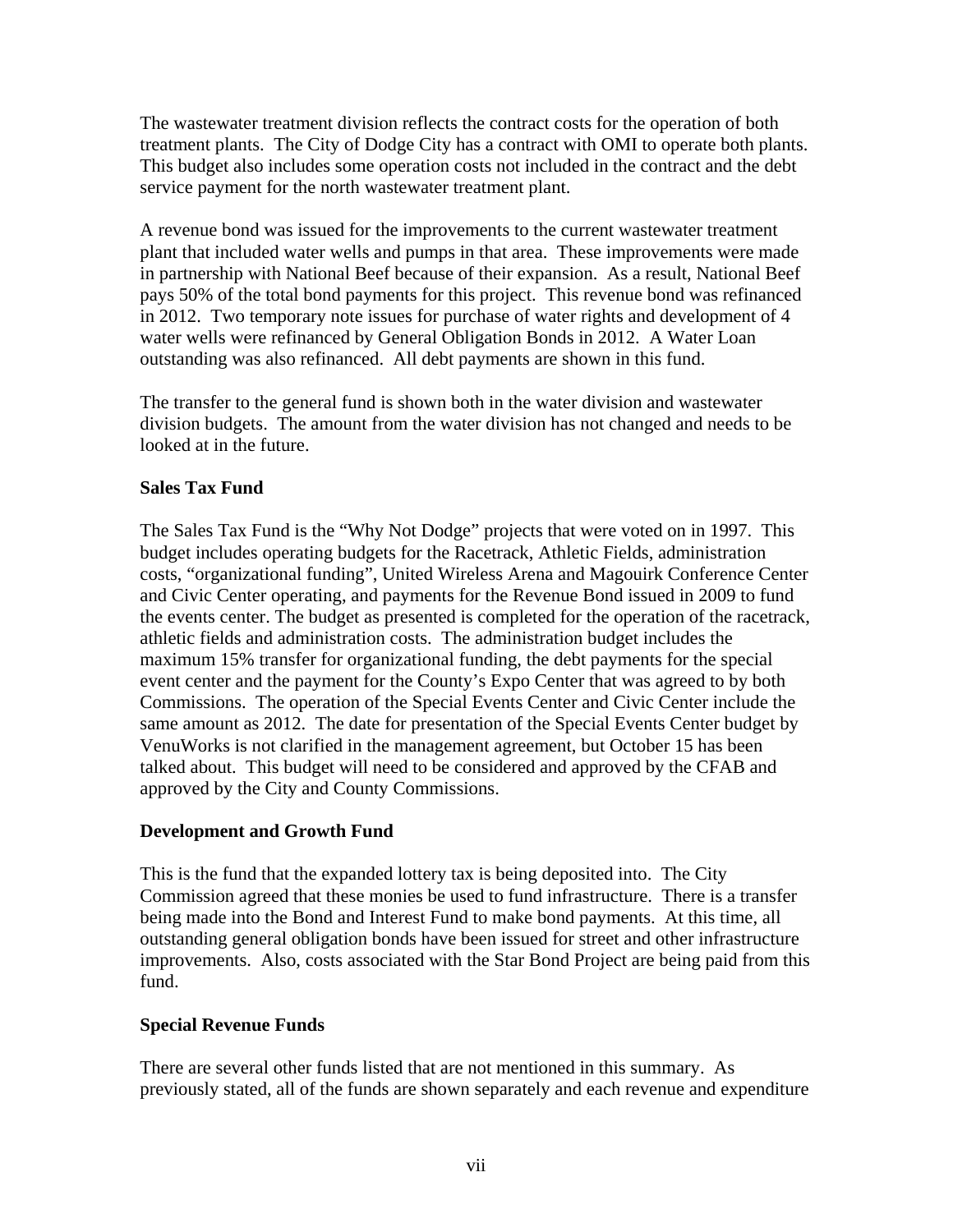source is listed. If you have particular questions on any of these funds, please do not hesitate to contact Ken, Cherise or Nannette.

The 2013 budget is once again a challenge. Costs continue to rise, so we must continually ensure that the services we are providing are the services the community needs and is willing to fund.

If you have any questions or wish additional information, please do not hesitate to contact us.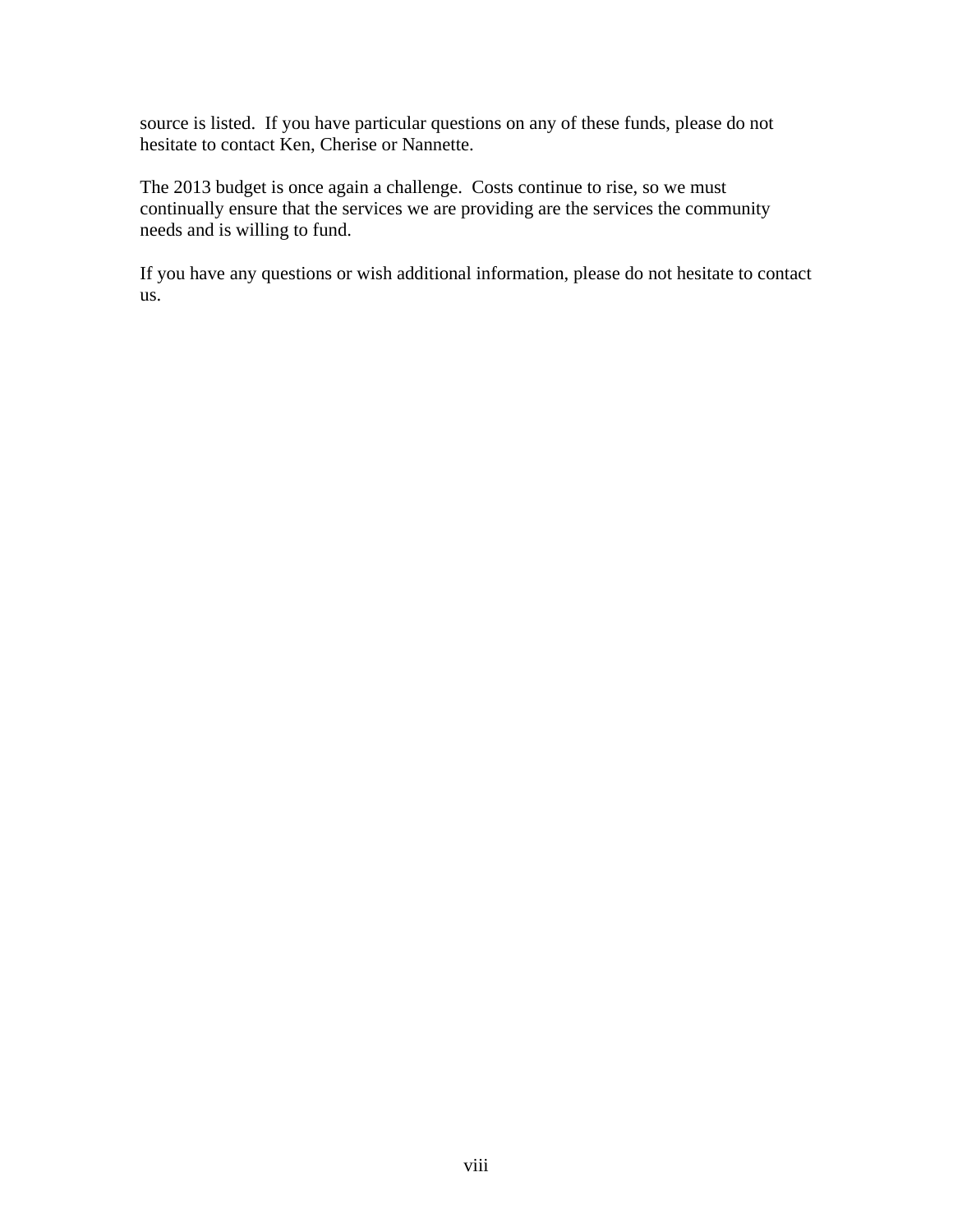|                                                                                                                             |                                                                                                                               |                          |                | NOTICE OF BUDGET HEARING    |                |                      |                           |                |  |  |  |
|-----------------------------------------------------------------------------------------------------------------------------|-------------------------------------------------------------------------------------------------------------------------------|--------------------------|----------------|-----------------------------|----------------|----------------------|---------------------------|----------------|--|--|--|
| The Governing Body of the City of Dodge City will meet on the 20th day of August, 2012, at 7:00 p.m. at the City Commission |                                                                                                                               |                          |                |                             |                |                      |                           |                |  |  |  |
|                                                                                                                             | meeting room, 806 2nd Avenue for the purpose of hearing and answering objections of taxpayers relating to the proposed use of |                          |                |                             |                |                      |                           |                |  |  |  |
|                                                                                                                             | all funds and the amount of Ad Valorem Tax.                                                                                   |                          |                |                             |                |                      |                           |                |  |  |  |
|                                                                                                                             | Detailed budget information is available at City Hall, 806 Second Avenue, and will be available at this hearing.              |                          |                |                             |                |                      |                           |                |  |  |  |
|                                                                                                                             |                                                                                                                               |                          |                |                             |                |                      |                           |                |  |  |  |
|                                                                                                                             |                                                                                                                               |                          |                | <b>BUDGET SUMMARY</b>       |                |                      |                           |                |  |  |  |
|                                                                                                                             | Proposed Budget 2013 Expenditures and the Amount of current year estimate for 2012 Advalorem Tax establish the maximum        |                          |                |                             |                |                      |                           |                |  |  |  |
|                                                                                                                             | limits of the 2013 budget. The Estimated Tax Rate is subject to change depending on final assessed valuation.                 |                          |                |                             |                |                      |                           |                |  |  |  |
|                                                                                                                             |                                                                                                                               |                          |                |                             |                |                      |                           |                |  |  |  |
|                                                                                                                             |                                                                                                                               |                          |                |                             |                |                      |                           |                |  |  |  |
|                                                                                                                             |                                                                                                                               | 2011                     |                | 2012                        |                |                      | PROPOSED BUDGET FOR 2013  |                |  |  |  |
|                                                                                                                             |                                                                                                                               | Prior Year               | Actual         | <b>Current Year</b>         | Actual         |                      | Amount of                 | Est.           |  |  |  |
|                                                                                                                             | <b>FUND</b>                                                                                                                   | Actual<br>Expenditures   | Tax<br>Rate    | Estimate of<br>Expenditures | Tax<br>Rate    | Expenditures         | 2012 Ad<br>Valorem Tax    | Tax<br>Rate    |  |  |  |
|                                                                                                                             |                                                                                                                               |                          |                |                             |                |                      |                           |                |  |  |  |
|                                                                                                                             | General Fund                                                                                                                  | 13,985,863               | 24.416         | 13,996,534                  | 23.496         | 14,908,436           | 4,121,437                 | 30.387         |  |  |  |
|                                                                                                                             | <b>Special Liability</b>                                                                                                      | 507,986                  | 2.604          | 789,000                     | 4.845          | 912,825              | 498,132                   | 3.673          |  |  |  |
|                                                                                                                             | Library                                                                                                                       | 898,506                  | 6.010          | 905,394                     | 5.955          | 915,854              | 741,735                   | 5.469          |  |  |  |
|                                                                                                                             | Library Employee Benefit<br><b>Building Fund</b>                                                                              | 219,446<br>209,137       | 1.422<br>0.000 | 257,086<br>482,561          | 1.804<br>0.000 | 314,500<br>0         | 281,926<br>$\overline{0}$ | 2.079<br>0.000 |  |  |  |
|                                                                                                                             | Bond and Interest                                                                                                             | 2,767,312                | 13.452         | 2,582,650                   | 12.944         | 3,007,000            | 1,112,859                 | 8.205          |  |  |  |
|                                                                                                                             | Capital Improvement Fund                                                                                                      | 146,045                  | 2.086          | 850,000                     | 1.936          | 562,000              | 250,188                   | 1.845          |  |  |  |
|                                                                                                                             | Sales Tax - Special Projects                                                                                                  | 8,945,317                |                | 6,017,865                   |                | 6,297,405            |                           |                |  |  |  |
|                                                                                                                             | ST Fund-Organization Funding                                                                                                  | 639,622                  |                | 889,670                     |                | 915,130              |                           |                |  |  |  |
|                                                                                                                             | <b>Special Events Center Construction</b>                                                                                     | 4,770,556                |                | 0                           |                | $\mathbf 0$          |                           |                |  |  |  |
|                                                                                                                             | Sales Tax-Dep & Replacement<br>SEC Revenue Bond Fund                                                                          | 0<br>2,418,453           |                | 1,748,000                   |                | $\mathbf 0$          |                           |                |  |  |  |
|                                                                                                                             | <b>Convention and Visitors</b>                                                                                                | 832,327                  |                | 763,147                     |                | 854,347              |                           |                |  |  |  |
|                                                                                                                             | Special Streets & Highways                                                                                                    | 757,240                  |                | 709,755                     |                | 714,805              |                           |                |  |  |  |
|                                                                                                                             | Special Parks & Recreation                                                                                                    | 170,000                  |                | 90.000                      |                | 90,000               |                           |                |  |  |  |
|                                                                                                                             | Special Alcohol & Drug                                                                                                        | 111,618                  |                | 100,000                     |                | 109,000              |                           |                |  |  |  |
|                                                                                                                             | Alcohol Drug & Safety Action<br>Special Law Enforcement Trust                                                                 | 22,149<br>7,000          |                | 20,000                      |                | 25,710               |                           |                |  |  |  |
|                                                                                                                             | All 4 Fun                                                                                                                     | 45,942                   |                | 30,000                      |                | 35,000               |                           |                |  |  |  |
|                                                                                                                             | Underage Alcohol Abuse Program                                                                                                | 6,439                    |                | 15,000                      |                | 15,000               |                           |                |  |  |  |
|                                                                                                                             | DARE                                                                                                                          | 9,410                    |                | 15,000                      |                | 15,000               |                           |                |  |  |  |
|                                                                                                                             | Capital Equipment                                                                                                             | 412,591                  |                | 547,300                     |                | 531,150              |                           |                |  |  |  |
|                                                                                                                             | Grants<br>Development & Growth Fund                                                                                           | 465,959<br>450,000       |                |                             |                |                      |                           |                |  |  |  |
|                                                                                                                             | <b>Street Reconstruction Projects</b>                                                                                         | 1,449,039                |                | 800,000                     |                | 950,000              |                           |                |  |  |  |
|                                                                                                                             | Water & Wastewater Utility Fund                                                                                               | 9,519,657                |                | 10,653,724                  |                | 11,467,408           |                           |                |  |  |  |
|                                                                                                                             | 2008 Temp Notes-Water                                                                                                         | 147,660                  |                |                             |                |                      |                           |                |  |  |  |
|                                                                                                                             | 2003 WWTP & Wtrl Imp Debt Serv.                                                                                               | 1,655,299                |                |                             |                |                      |                           |                |  |  |  |
|                                                                                                                             | 2009 Wastewater Treatment Plant (<br>Sanitation                                                                               | 8,615,418<br>1.703.887   |                |                             |                |                      |                           |                |  |  |  |
|                                                                                                                             | Drainage Utility                                                                                                              | 667,430                  |                | 1,848,223<br>266,420        |                | 1,957,262<br>177,260 |                           |                |  |  |  |
|                                                                                                                             | <b>Utilities Administration</b>                                                                                               | 0                        |                | 0                           |                | 0                    |                           |                |  |  |  |
|                                                                                                                             | Transportation                                                                                                                | 325,312                  |                | 265,790                     |                | 337,760              |                           |                |  |  |  |
|                                                                                                                             | <b>Medical Self Insurance</b>                                                                                                 | 2,384,314                |                | 2,430,000                   |                | 2,275,300            |                           |                |  |  |  |
|                                                                                                                             | Hoover                                                                                                                        | 0                        |                |                             |                |                      |                           |                |  |  |  |
|                                                                                                                             | Economic Development Revolving<br><b>SMPC Trust</b>                                                                           | 1,360<br>110,000         |                | 20,000                      |                | 30,000               |                           |                |  |  |  |
|                                                                                                                             |                                                                                                                               |                          |                |                             |                |                      |                           |                |  |  |  |
|                                                                                                                             | <b>TOTALS</b>                                                                                                                 | 65,378,294               | 49.990         | 47,093,119                  | 50.980         | 47,418,152           | 7,006,277                 | 51.657         |  |  |  |
|                                                                                                                             | Less Transfers:                                                                                                               | 12,879,738               |                | 7,275,898                   |                | 6,716,317            |                           |                |  |  |  |
|                                                                                                                             | Net Expenditures                                                                                                              | 52,498,556               |                | 39,817,221                  |                | 40,701,835           |                           |                |  |  |  |
|                                                                                                                             | <b>Total Tax Levied</b>                                                                                                       | 6,461,944                |                | 6,613,021                   |                | 7,006,277            |                           |                |  |  |  |
|                                                                                                                             | Assessed Valuation                                                                                                            | 129,274,265              |                | 129,801,963                 |                | 135,631,100          |                           |                |  |  |  |
|                                                                                                                             | Outstanding Indebtedness, January 1,                                                                                          |                          |                |                             |                |                      |                           |                |  |  |  |
|                                                                                                                             |                                                                                                                               | 2010                     |                | 2011                        |                | 2012                 |                           |                |  |  |  |
|                                                                                                                             | G.O. Bonds                                                                                                                    | 23,335,000               |                | 21,365,000                  |                | 19,340,000           |                           |                |  |  |  |
|                                                                                                                             | Revenue Bonds                                                                                                                 | 57,315,000               |                | 56,095,000                  |                | 54,475,000           |                           |                |  |  |  |
|                                                                                                                             | <b>Temporary Notes</b><br>Lease Purch Princ                                                                                   | 5,580,000<br>$\mathbf 0$ |                | 6,765,000<br>$\mathbf 0$    |                | 8,445,000<br>307,207 |                           |                |  |  |  |
|                                                                                                                             | <b>KDHE Loans</b>                                                                                                             | 2,912,090                |                | 14,349,974                  |                | 23,710,764           |                           |                |  |  |  |
|                                                                                                                             | Total                                                                                                                         | 89,142,090               |                | 98,574,974                  |                | 106,277,971          |                           |                |  |  |  |
|                                                                                                                             |                                                                                                                               |                          |                |                             |                |                      |                           |                |  |  |  |
|                                                                                                                             | *Tax Rates are expressed in mills.                                                                                            |                          |                |                             |                |                      |                           |                |  |  |  |
|                                                                                                                             |                                                                                                                               |                          |                |                             |                |                      |                           |                |  |  |  |
|                                                                                                                             | Nannette Pogue                                                                                                                |                          |                |                             |                |                      |                           |                |  |  |  |
|                                                                                                                             | <b>City Clerk</b>                                                                                                             |                          |                |                             |                |                      |                           |                |  |  |  |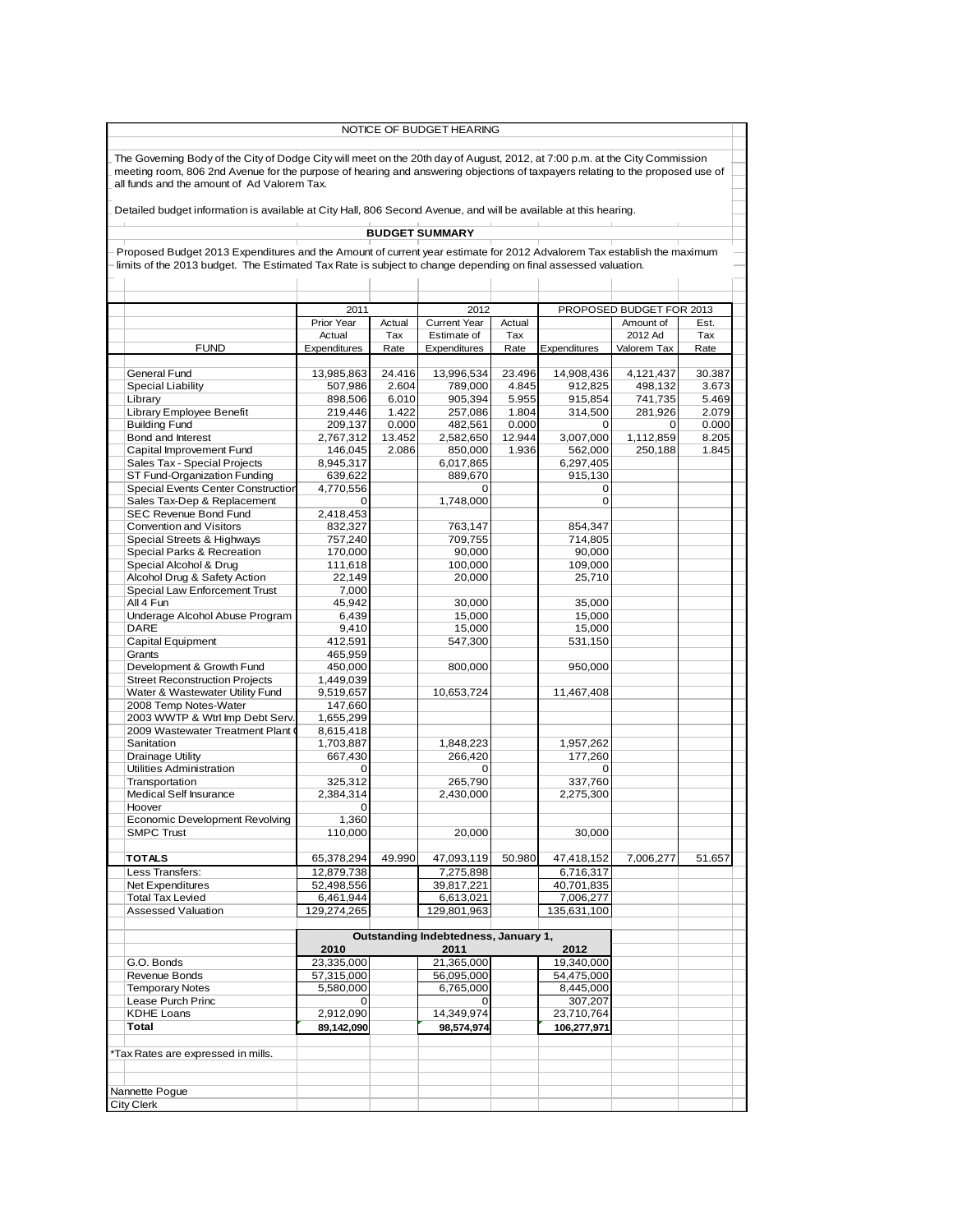

PO Box 880 • Dodge City KS 67801 • Phone: 620/225-8160 • Fax: 620/225-8184

## *Memorandum*

To: Ken Strobel, City Manager From: Paul Lewis, Parks & Recreation Director cc: Cherise Tieben, Asst. City Manager Date: August 15, 2012 Subject: All-4-Fun Utilization



#### **BACKGROUND**

The City purchased the All-4-Fun property in December of 2006 with the intent of continuing operations as a family entertainment center after the original owners made the decision not to reopen the previous year. The property and equipment was purchased at a combined cost of \$500,000 with a \$10,000 initial payment and \$30,000 annual payments during a three year option period. At the end of the option, the City was required to either pay the remaining balance or the property reverted to the original owner.

The option period has been extended on two occasions and is now set to expire December 31, 2013. As of this date, the City has made a total of \$180,000 in payments and the balance due to complete the purchase is \$320,000.

#### **PAST OPERATIONS**

From 2007 until 2010, the facility was operated by Recreation staff and enjoyed moderate success from a participant perspective but was never able to meet financial objectives. Following the 2010 season, the decision was made not to open in 2011.

Then in May of last year, staff received information from a couple of different individuals they might be interested in operating the facility. Based on that interest, staff published an RFP soliciting anyone who might be interested in leasing the facility. A group out of Wichita with previous experience in the fun center business responded and ultimately contracted to operate and maintain the facility. After operating for the 2011 season, the group decided not to continue with their contract and the facility has remained closed for 2012.

#### **SITE OPTIONS**

The primary structure on the site is a 10,000 s.f. metal building consisting primarily of a large open space plus office/administrative space, a concession and dining area, restrooms, and other miscellaneous space. The building is fully heated and cooled and has restrooms sized to handle the occupancy load the fun center can generate. The dining area is based on a concession menu and has adequate storage and prep space but does not include the fixtures necessary for a commercial kitchen.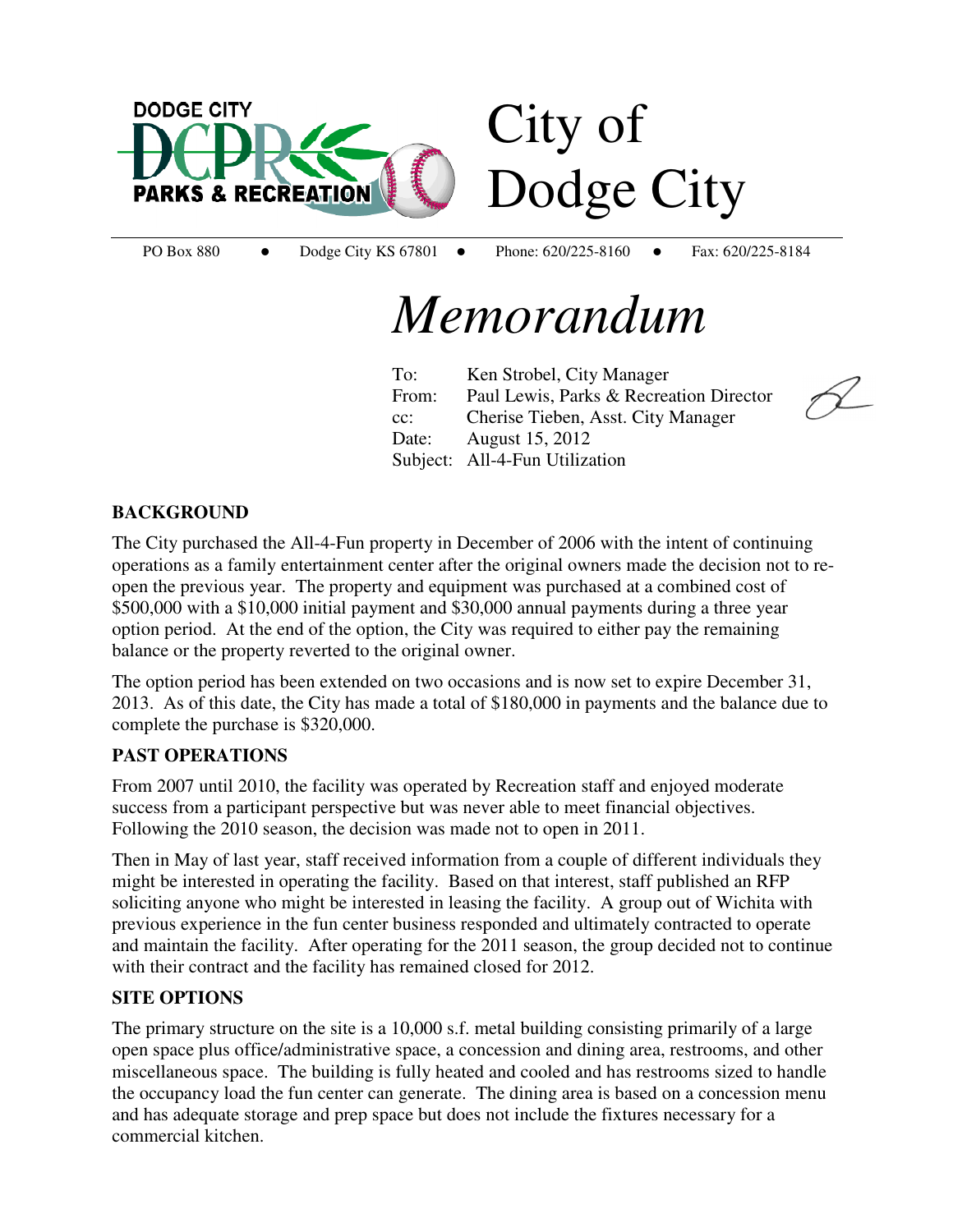Over the last several months, City staff has worked to determine other possible uses for the site and have indentified the following:

- Gymnastics/Cheerleading Center
- City Recycling Headquarters
- Fleet Maintenance Facility
- Public Transportation Headquarters

In the last few days, the City received an inquiry regarding another potential use for at least a portion of the building. That came from the Friendship Feast organization that is looking for a permanent home as their present site is no longer available to them after this month.

### **POTENTIAL BUILDING USES**

Following is a synopsis of key elements for each alternative:

 **Gymnastics/Cheerleading Center**: The Recreation Division runs programs for cheerleading and gymnastics instruction. The program has over 230 kids registered and currently generates \$77,000 annually in fees, 70% of which is paid to the instructors and the remainder retained by the City.

Presently the programs are housed in the chapel at Hennessy. It is a space they've outgrown and they are now running mats down halls and through doors and different use areas are conflicting with each other. The building also is deficient in meeting life safety codes for this type of assembly and the program needs to locate to an appropriate facility.

The All-4-Fun building provides much needed space and can be used as is with no significant alterations. The Ball-O-City and Bowlingo activities would have to be dismantled and/or salvaged out but once that occurs, the space is ready for the programs existing equipment to be relocated to the new site. The fees retained by the City could be used to meet some portion of the annual utility costs for the building which in the past have amounted to approximately \$23,000.

 **City Recycling Headquarters:** Public works is looking for new space for the recycling program. Presently they don't have adequate storage capacity and are forced to sell received materials at times when the market is down or when storing product until a full load was achieved would be more profitable.

If utilized as a recycling center, public works staff anticipates gutting the interior of the building and removing the mini-golf and go-kart features. Improvements would construct loading docks and a new driveway access. Some of that work could be performed by staff over time but some projects would be contracted. Constructing the driveway and loading docks and installing new overhead doors on the south face of the building are estimated to cost in excess of \$100,000.

Fleet Maintenance Facility: Fleet Maintenance is also looking to acquire a more appropriate site for their operations. Similar to the Recycling operation, Fleet Maintenance could use the large open space for servicing and maintaining vehicles and other equipment. Adequate driveway access would have to be provided along with overhead doors. The interior floor might also need to be strengthened to accommodate the large vehicles and heavy equipment